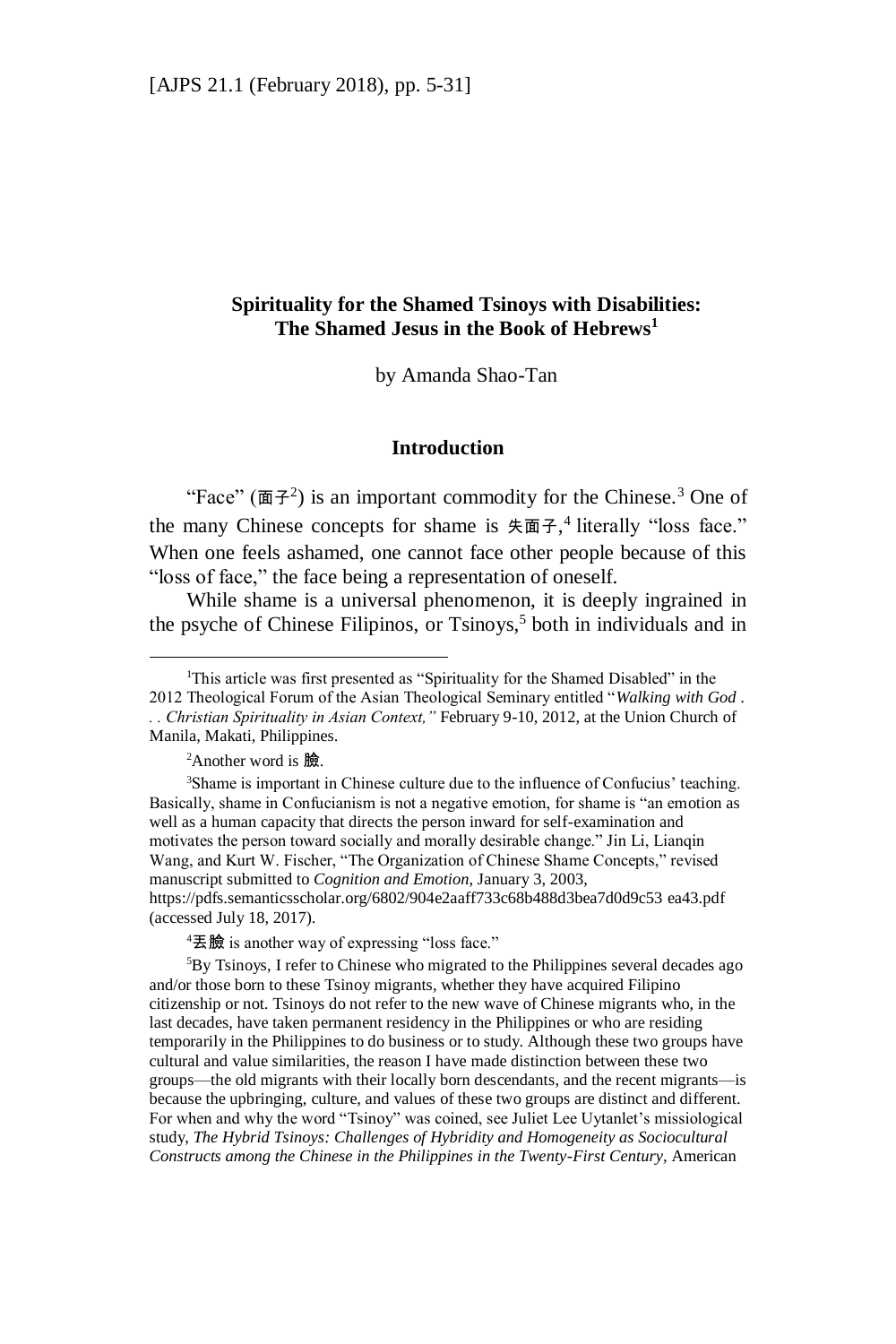groups.<sup>6</sup> Whenever Tsinoys, or any of their family members, have any disability they are even more inclined to develop shame.

Growing up with a congenital disability, I, a Tsinoy, have felt ashamed of my body. Parts of me are disproportionate and disfigured. These parts look ugly to me. Some parts either do not function or they mal-function. Non-functioning and mal-functioning sometimes cause embarrassing "accidents." This deformed and dysfunctional body of mine does not measure up against the normal. Thus, the sense of shame has become rooted in my inner psyche. Though I have felt this way, by God's providence, the significant people around me—parents, siblings, and friends in school and at church—never showed aversion to my different body, so I thought this sense of shame was just my own personal feeling about my physical condition. It never occurred to me that shame in relation to disability is also an issue among my people-group, the Tsinoys.

It was not until a few years back that my colleague/friend/church mate, Professor (Prof.) Cristina Arcayan-Co, also a Tsinoy, jolted me with her stories of visitation of young Tsinoy mothers in their homes. She told me about parents who hid their disabled infants at home. Wanting to protect their kids from public spectacle, and because of shame, the parents had not let people know that they had children with disabilities.<sup>7</sup> In a recent text correspondence with Prof. Arcayan-Co, who

Society of Missiology Monograph Series 28 (Eugene, OR: Pickwick, 2016), 3. For Uytanlet's classification of Tsinoys as one of the groups among the six groups of Chinese Filipinos, see pp. 10, 191, https://books.google.com.ph/books?id=HdbPDAAAQBAJ&pg =PA192&lpg=PA192&dq= hybrid+tsinoy&source=bl&ots=WJHNkQAeO3&sig =BzhcSZFvywQJckijwp2OzJ9dJOg&hl=en&sa=X&ved=0ahUKEwiIiq\_agZDVAhWD XbwKHRiQCcAQ6AEILjAD#v=onepage&q=hybrid%20tsinoy&f=false (accessed July 17, 2017).

<sup>6</sup>For the shame culture and its inculturation among Tsinoys, see Jose Vidamor B. Yu, *Inculturation of Filipino-Chinese Culture Mentality*, Interreligious and Intercultural Investigations, vol. 3 (Rome: Editrice Pontificia Università Gregoriana, 2000), 70-71, 127-128, https://books.google.com.ph/books?id=c4WqAOKb5c8C&pg=PA70&lpg= PA70[& dq=shame+in+the+chinese+filipino+culture&source=bl&ots=Zvvd3LgcCh&sig](https://books.google.com.ph/books?id=c4WqAOKb5c8C&pg=PA70&lpg=PA70&dq=shame+in+the+chinese+filipino+culture&source=bl&ots=Zvvd3LgcCh&sig=O17RPJprqCufK46rNyaU4i8CbFQ&hl=en&sa=X&ved=0ahUKEwiK3rTj8eHUAhVFNpQKHUFHAbsQ6AEIMDAC#v=onepage&q=shame%20in%20the%20chi) [=O17RPJprqCufK46rNyaU4i8CbFQ&hl=en&sa=X&ved=0ahUKEwiK3rTj8eHUAhVF](https://books.google.com.ph/books?id=c4WqAOKb5c8C&pg=PA70&lpg=PA70&dq=shame+in+the+chinese+filipino+culture&source=bl&ots=Zvvd3LgcCh&sig=O17RPJprqCufK46rNyaU4i8CbFQ&hl=en&sa=X&ved=0ahUKEwiK3rTj8eHUAhVFNpQKHUFHAbsQ6AEIMDAC#v=onepage&q=shame%20in%20the%20chi) [NpQKHUFHAbsQ6AEIMDAC#v=onepage&q=shame%20in%20the%20chinese%20fili](https://books.google.com.ph/books?id=c4WqAOKb5c8C&pg=PA70&lpg=PA70&dq=shame+in+the+chinese+filipino+culture&source=bl&ots=Zvvd3LgcCh&sig=O17RPJprqCufK46rNyaU4i8CbFQ&hl=en&sa=X&ved=0ahUKEwiK3rTj8eHUAhVFNpQKHUFHAbsQ6AEIMDAC#v=onepage&q=shame%20in%20the%20chi) [pino%20culture&f=false](https://books.google.com.ph/books?id=c4WqAOKb5c8C&pg=PA70&lpg=PA70&dq=shame+in+the+chinese+filipino+culture&source=bl&ots=Zvvd3LgcCh&sig=O17RPJprqCufK46rNyaU4i8CbFQ&hl=en&sa=X&ved=0ahUKEwiK3rTj8eHUAhVFNpQKHUFHAbsQ6AEIMDAC#v=onepage&q=shame%20in%20the%20chi) (accessed June 29, 2017).

 $7$ At around the same time, I had a phone interview with a Tsinoy Christian mother whose daughter has congenital disabilities. As a mother of school-age children, she had many opportunities to interact with other Tsinoy mothers. These mothers, in the course of chatting with this mother, would eventually open up that they have children with disabilities as well. But they would reveal it only after this mother candidly talked about her daughter (Interview on February 6, 2012). Somehow, this mother's acceptance and forthrightness about her own daughter's disabilities enabled these mothers to open up to her. Without her openness about her daughter, no one would have learned about the existence of these "unknown" and "hidden" peoples.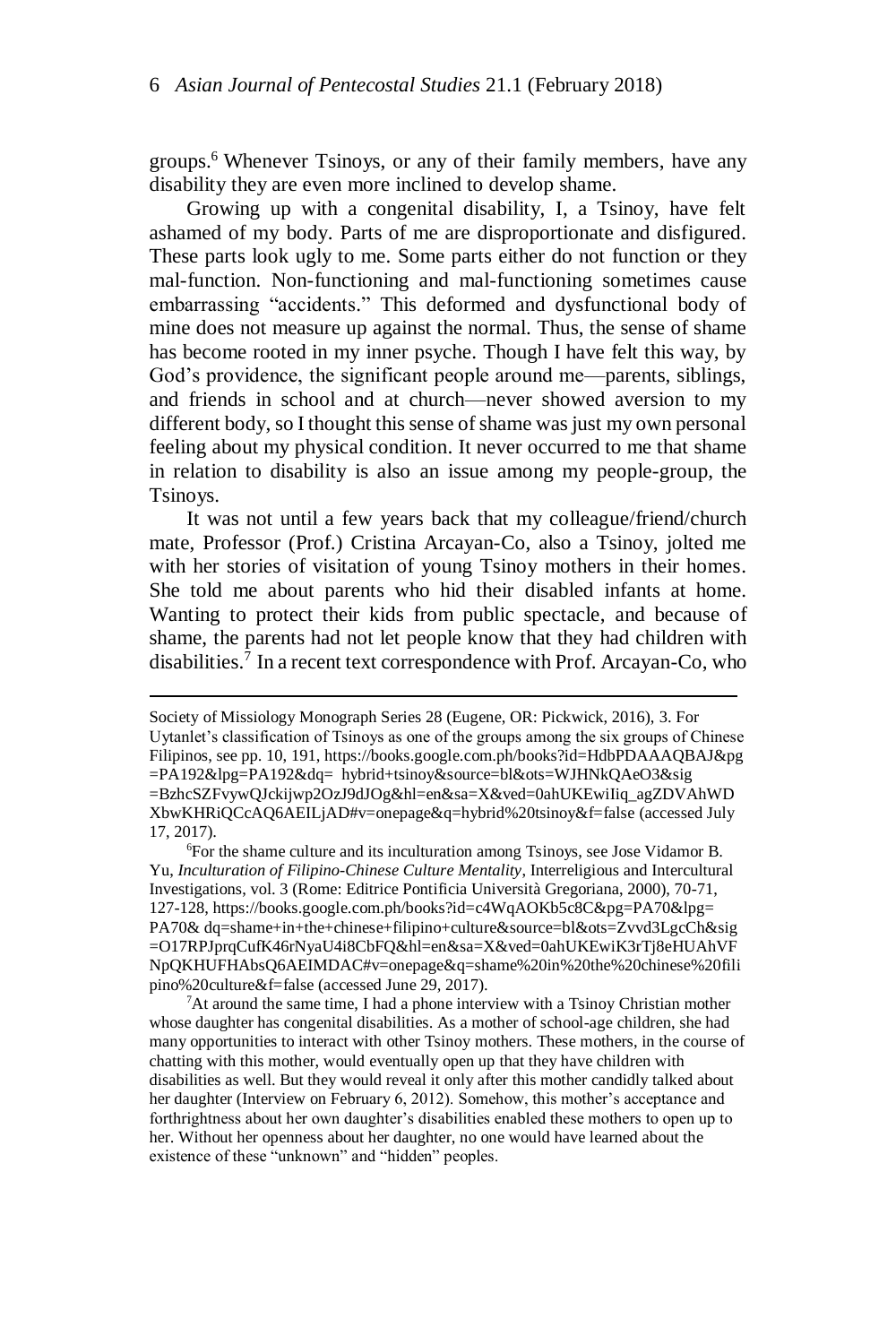ministers among parents of disabled children, she reports that she does not see "hidden" children as much as before. Tsinoy parents are now more open about having special children, but generally they still avoid talking about them.<sup>8</sup>

Not only do the family members of the person with disabilities feel shame, the person with disabilities (PWD), more often than not, absorbs this feeling of shame, either from society or from their own family members. While being different has become a fad in this post-modern world, I suspect that being different in terms of disability is still not acceptable among the Tsinoys, and for people of most cultures.<sup>9</sup>

# **A Brief about This Article**

I would like to address the Tsinoys' feeling of shame due to disability (disability shame) by reading the Book of Hebrews (Hebrews) from the angle of shame. Hebrews presents an empathetic and empowering Jesus who is worthy of emulation in his responses to shame. Tsinoys, with their disability shame, should be able to relate to Jesus' personal shame experiences and appropriate his experiences to nurture their own spirituality. Eventually, they may point people without disabilities to the way to face struggles with shame.

I will begin by briefly defining spirituality and disability, after which I will explain the basics of shame, and how PWDs develop shame. Factors that contribute to the shame of Tsinoys with disabilities (TWD) will be touched on. Then, I will also examine the relationship between spirituality and disability shame.

## **Spirituality and Disability**

## Spirituality

Spirituality is humanity's essence. Though spirituality cannot be captured empirically, it still can be discerned circumstantially,

<sup>8</sup> "I don't see that [referring to hiding special children] anymore. What is more common is that they avoid talking about their child. They don't like to tell you their child's diagnosis. They are not comfortable talking about their 'special' child." Text correspondence on July 13, 2017.

<sup>&</sup>lt;sup>9</sup>I am aware that my sense of the prevalent disability shame among Tsinoys is anecdotal based on my own observations and experiences rather than backed up by quantitative research.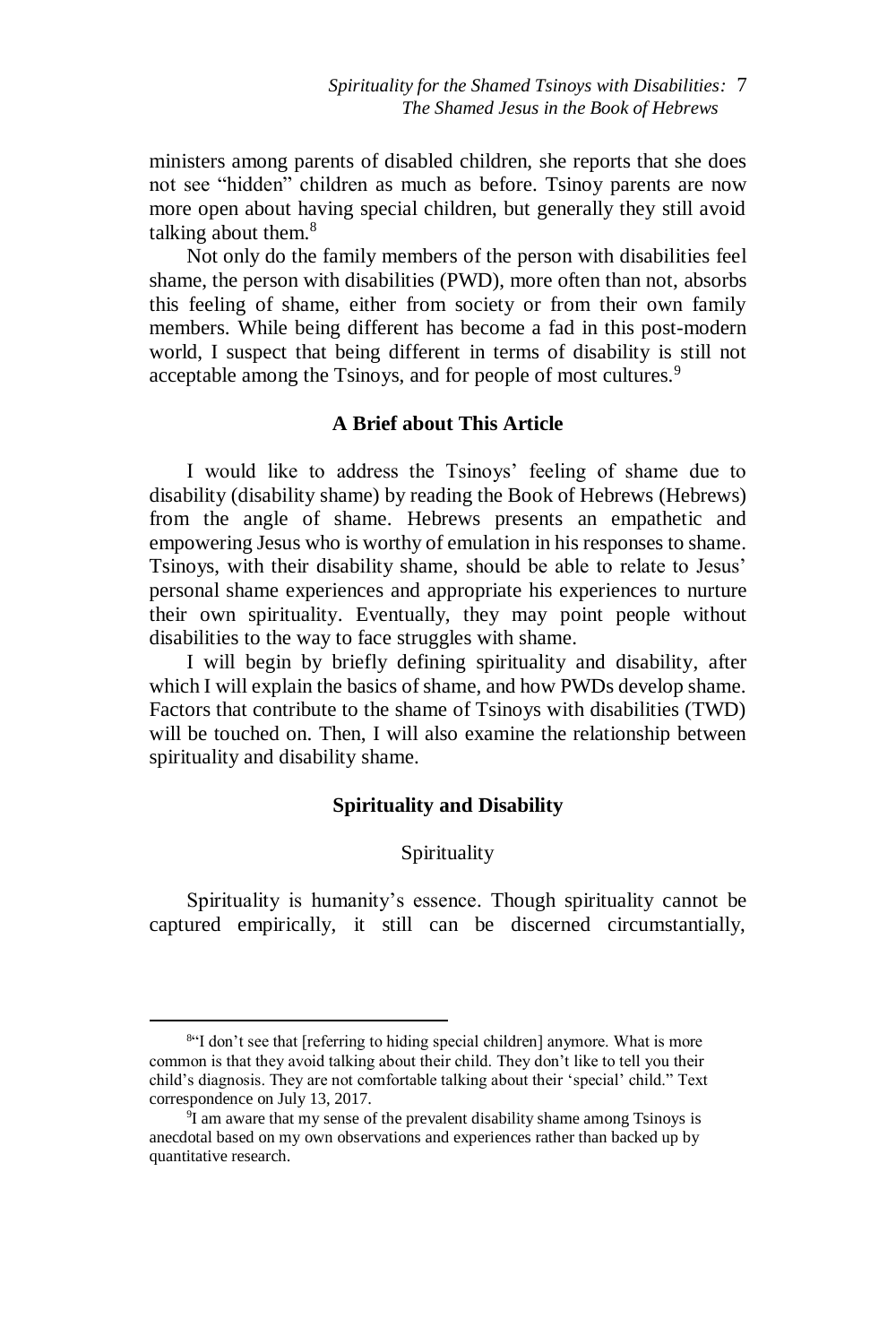philosophically, existentially and theologically.<sup>10</sup> Spirituality permeates our beings and gives meaning to all of life.<sup>11</sup> Although it is difficult to define,  $12$  it is in essence, the integral and interconnected relationships with God, oneself, the community, and the environment.<sup>13</sup> These varied relationships are what afford meaning and purpose in life $14$  and thus show a person's spirituality.<sup>15</sup>

### **Disability**

The concept of disability has moved from the medical perspective, to the social model, to the bio-psycho-social model, and currently to the cultural model. From the medical viewpoint, disability refers to a loss, abnormality or impairment that limits one's functioning ability within the range of what is considered normal.<sup>16</sup> The functional disability may be physical, psychosocial, developmental, or mental. Some disabilities are obvious, while others are not obvious. Examples of the former are acute autism, or the physical features of people with Down syndrome. Illustrations of the latter include diabetes, or mild attention deficit hyperactive disorder (ADHD).

The social model of disability views attitudinal and environmental barriers as causes of disability, because these impediments deprive PWDs of equal opportunities to fully, and effectively, take part in society.<sup>17</sup> An example of an attitudinal barrier is the perception that

<sup>10</sup>D. O. Moberg, "The Reality and Centrality of Spirituality," in *Aging and Spirituality: Spiritual Dimensions of Aging Theory, Research, Practice, and Policy*, ed. D. O. Moberg (New York: Haworth Pastoral Press, 2001), 4-5.

<sup>11</sup>J. A. Thorson and T. Cook, Jr., eds., *Spiritual Well-Being of the Elderly* (Springfield, IL: Charles C. Thomas, 1980), xiii, as cited by Moberg, 15.

 $12$ Moberg (16) says that spirituality is "identifiable only through indirect observation and an artificially abstracted breakdown of its component parts and dimensions."

<sup>&</sup>lt;sup>13</sup>J. Armatowski, "Attitudes toward Death and Dying among Persons in the Fourth Quarter of Life," in *Aging and Spirituality*, 79.

<sup>14</sup>A. E. Soerens, "Spiritual Care by Primary Health Care Providers," in *Aging and Spirituality*, 102.

<sup>&</sup>lt;sup>15</sup>This paragraph is lifted almost verbatim from Amanda Shao Tan, "Spirituality of Disability: The Indwelling of the Sacred in the Aberrant," *Phronēsis* 14, nos. 1 & 2 (2007): 7.

<sup>&</sup>lt;sup>16</sup>Definition made by the World Health Organization in "World Programme of Action Concerning Disabled Persons," United Nations Enable, 1982, 1, <http://www.un.org/esa/socdev/enable/diswpa01.htm> (accessed July 19, 2017).

<sup>&</sup>lt;sup>17</sup>The UN Convention on Rights of Persons with Disabilities, English Version, August 2012 (Bonn, Germany: International Paralympic Committee, 2012), 3, https://www.paralympic.org/sites/default/files/document/120818093927 [291\\_2012\\_08+](https://www.paralympic.org/sites/default/files/document/120818093927291_2012_08+The+UN+Convention+on+Rights+of+Persons+with+Disabilities_ENG.pdf) [The+UN+Convention+on+Rights+of+Persons+with+Disabilities\\_ENG.pdf](https://www.paralympic.org/sites/default/files/document/120818093927291_2012_08+The+UN+Convention+on+Rights+of+Persons+with+Disabilities_ENG.pdf) (accessed July 19, 2017).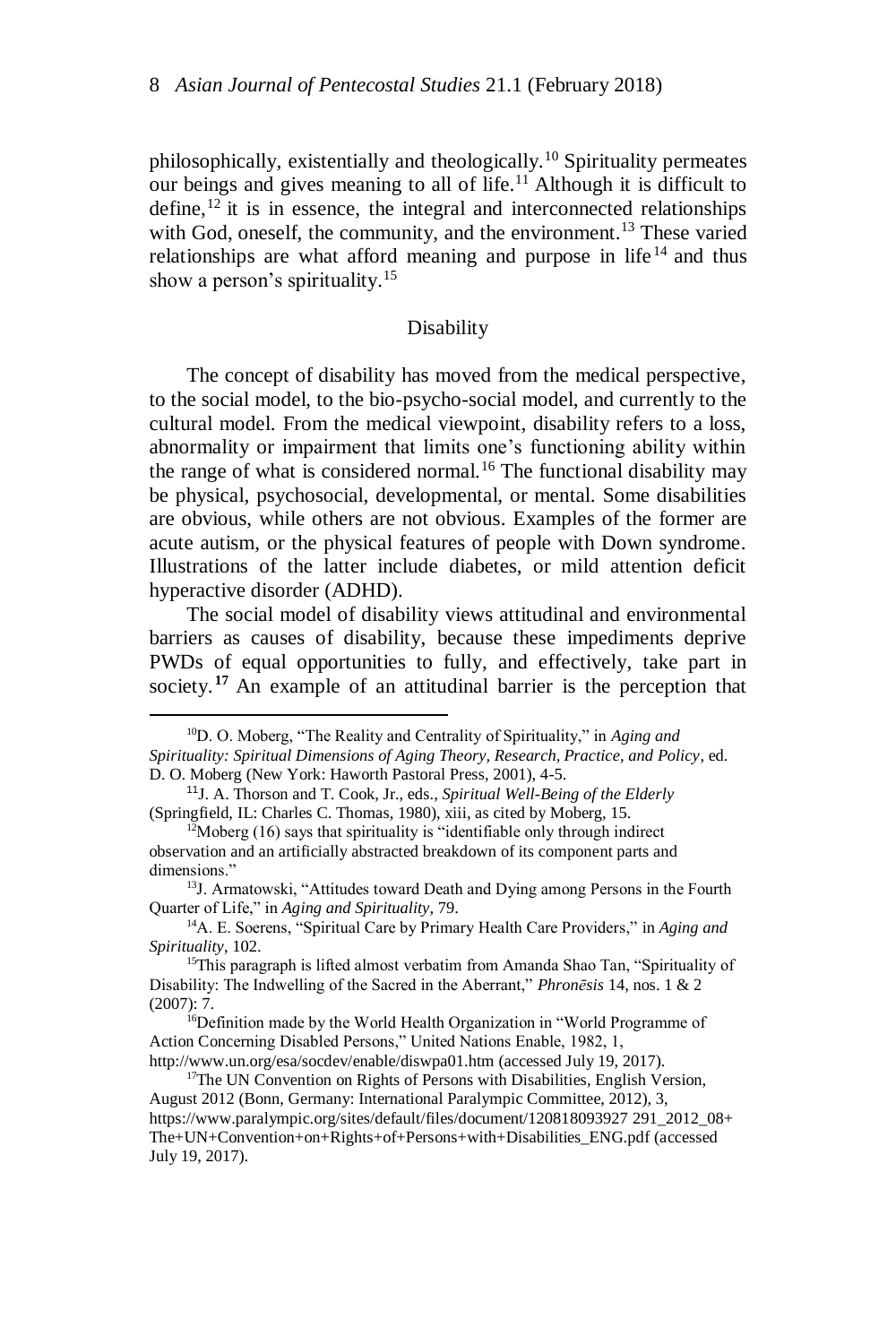PWDs have no capacity to earn a living. It includes not making accommodations to enable PWDs to be part of the work force. An environmental barrier may be an electrical post blocking the sidewalk, thereby hindering wheelchair users from maneuvering safely outside their homes.

The bio-psycho-social model fuses the medical and social model. Thus, disability is defined as "the umbrella term for impairments, activity limitations and participation restrictions, referring to the negative aspects of the interaction between an individual (with a health condition) and that individual's contextual factors (environmental and personal factors)."<sup>18</sup> Disability under this model considers hindrances arising from the bidirectional interaction between an individual's impairment and discriminating social barriers.

The cultural model does not negate the biological impact, nor hindrances to functioning arising from discrimination and physical structures, but, additionally, it takes into consideration a society's worldview. Hence, the understanding of disability arises from the medical perspective, from societal barriers, and can also be discerned from a culture's socio-political situation, its legal dimensions, and its literature and films.<sup>19</sup> For the purpose of this paper, the cultural model will be assumed.

### **Shame**

Shame, a universal phenomenon,<sup>20</sup> is a human emotion.<sup>21</sup> It is "selfconscious" in that it involves the awareness of self and involves selfreflection based on "some internally or externally imposed standards."<sup>22</sup> It develops as a result of ideals that are societally generated. Each family or society develops its own standards, values, and ideals. Through

<sup>18</sup>World Report on Disability (Geneva, Switzerland: WHO Press, 2011), 4,

http://www.who.int/disabilities/wor ld\_report/2011/report.pdf (accessed July 19, 2017). <sup>19</sup>Jeremy Schipper, *Disability Studies and the Hebrew Bible: Figuring* 

*Mephibosheth in the David Story* (New York, NY: T&T Clark, 2006), 15-21. <sup>20</sup>Jing Zhang, "Understanding the Concept of Shame in the Chinese Culture," *NYS* 

*Child Welfare/Child Protective Services Training Institute*, 4 (2015): n.p., http://digitalcommons.buffalostate.edu/cgi/viewpoint.cgi?article=1006&context=

cwcpstriaininginstitute (accessed July 31, 2017).

<sup>21</sup>June Price Tangney and Rondo L. Dearing, *Shame and Guilt* (New York: Guilford Press, 2002), 2 and 57.

 $^{22}$ Tangney and Dearing, 140, and Bai Lin and Ng Bee Chin, "Self-other Dimension of Chinese Shame Words," *International Journal of Computer Processing of Languages*, vol. 24, no. 1 (2012): 52, doi: 10.1142/S1793840612411141, https://www.researchgate .net/publication/263905550\_Self-other\_Dimension\_of\_Chines e\_Shame\_Words (accessed July 24, 2017).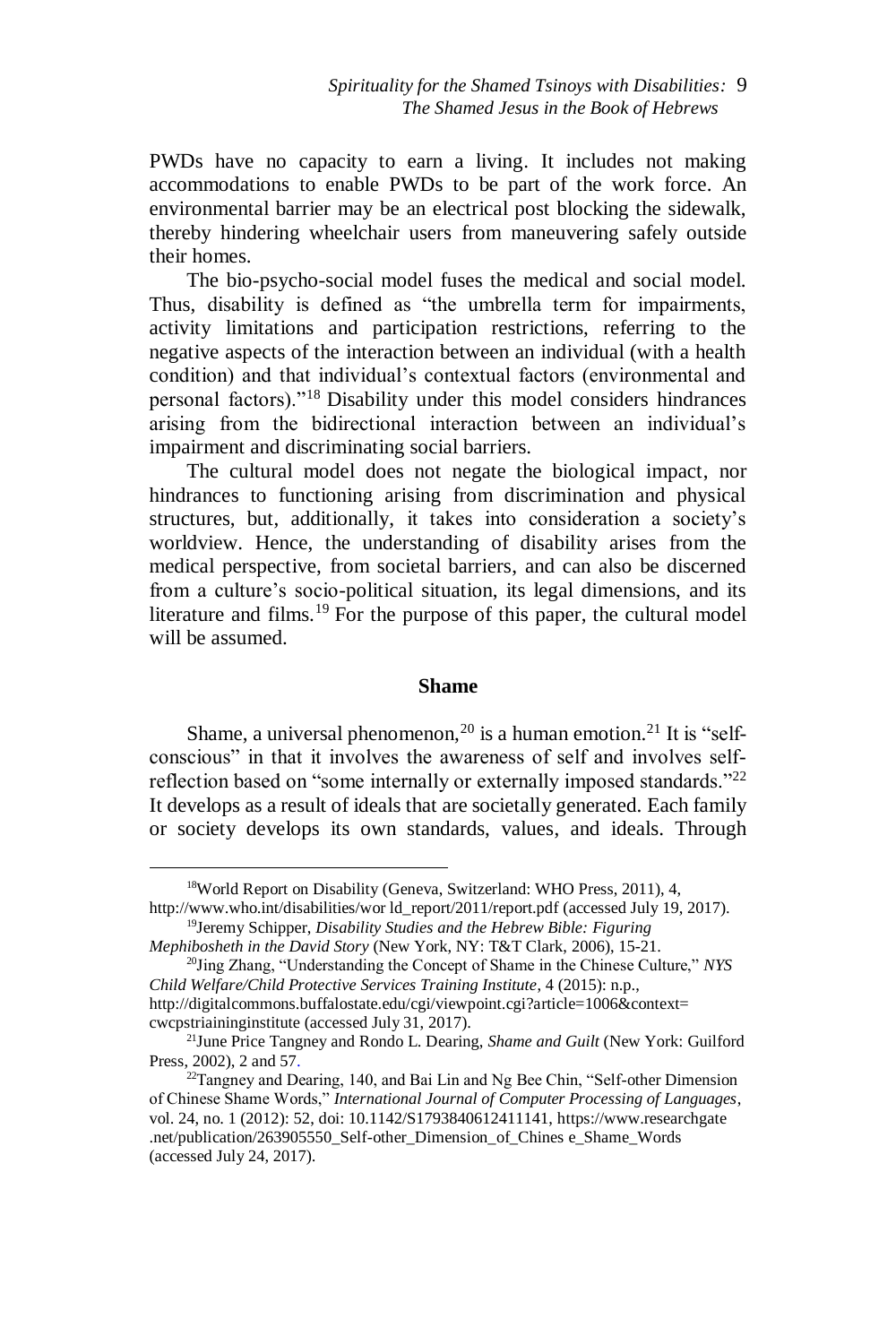socialization, two things happen: first, members of each group are informed of standards and ideals of the group. Second, members absorb the significance attached to those ideals and standards which become valued goals to be achieved.<sup>23</sup> Members of each family, or society, thus measure themselves against these important, treasured, familial, and societal goals. When people do not achieve these goals, they feel they do not measure up, and thereby feel shame.<sup>24</sup> As such, standards, ideals and the significance attached to them are social constructs.<sup>25</sup>

Shame is not just an affect. It develops from "cognitive activities [which] involve the evaluation of an individual or his or her actions in regard to the individual's standards, rules and goals."<sup>26</sup> One evaluates oneself as "no good."<sup>27</sup> In this "highly negative and painful state," one's behavior, thoughts, and speech are disrupted.<sup>28</sup>

Although shame is a negative assessment, it can, as a neutral human experience, be healthy. It is profitable when the attachment of importance to certain societal values and behavior leads to fear of being humiliated, and thus thwarts immorality, and facilitates order in society.<sup>29</sup> It is not beneficial when the attachment is to societal ideals that have nothing to do with morality and civil order. A simple example of

 $234$  Socialization is important in the development of shame . . . not only because it is an important source of information about rules, standards, self, and so on; more importantly, it is primarily responsible for endowing those standards with significance, and making adherence to those standards an important goal for the individual. Significance is the crucial feature distinguishing appreciations from ordinary cognitive processes." Karen Caplovitz Barrett, "A Functionalist Approach to Shame and Guilt," in *Self-Conscious Emotions: The Psychology of Shame, Guilt, Embarrassment, and Pride*, eds. June Price Tangney and Kurt W. Fischer (New York, NY: Guilford Press, 1995), 50; also see pp. 51-57. See Tangney and Dearing, chap. 9 for individual, familial and other social factors involved in the development of shame.

<sup>&</sup>lt;sup>24</sup>Michael Lewis describes the physical and emotional states of shame this way: "The physical actions accompanying shame include a shrinking of the body, as though to disappear from the eye of the self or the other. This emotional state is so intense and has such a devastating effect on the self that individuals in such a state attempt to rid themselves of it. However, since shame represents a global attack on the self ('I am no good'), people have great difficulty in dissipating it." "Embarrassment: The Emotion of Self-Exposure and Evaluation," in *Self-Conscious Emotions,* 210.

<sup>&</sup>lt;sup>25</sup>According to Barrett (25; also see pp. 39-41), shame is a social emotion. This means it is "(1) socially constructed, (2) invariably connected with (real or imagined) social interactions, (3) endowed with significance by social communication and/or relevance to desired ends . . ., and (4) associated with appreciations (appraisals) regarding others, as well as the self."

<sup>26</sup>M. Lewis, 210.

 $27$ M. Lewis, 210. Also see Tangney and Dearing, 24-25, 56-57, 63.

<sup>28</sup>H. B. Lewis, *Shame and Guilt in Neurosis* (New York: International University Press, 1971), n.p., as cited by M. Lewis, 210.

 $^{29}$ Lin and Ng, 53. Also see Barrett, 41-42, 46-47.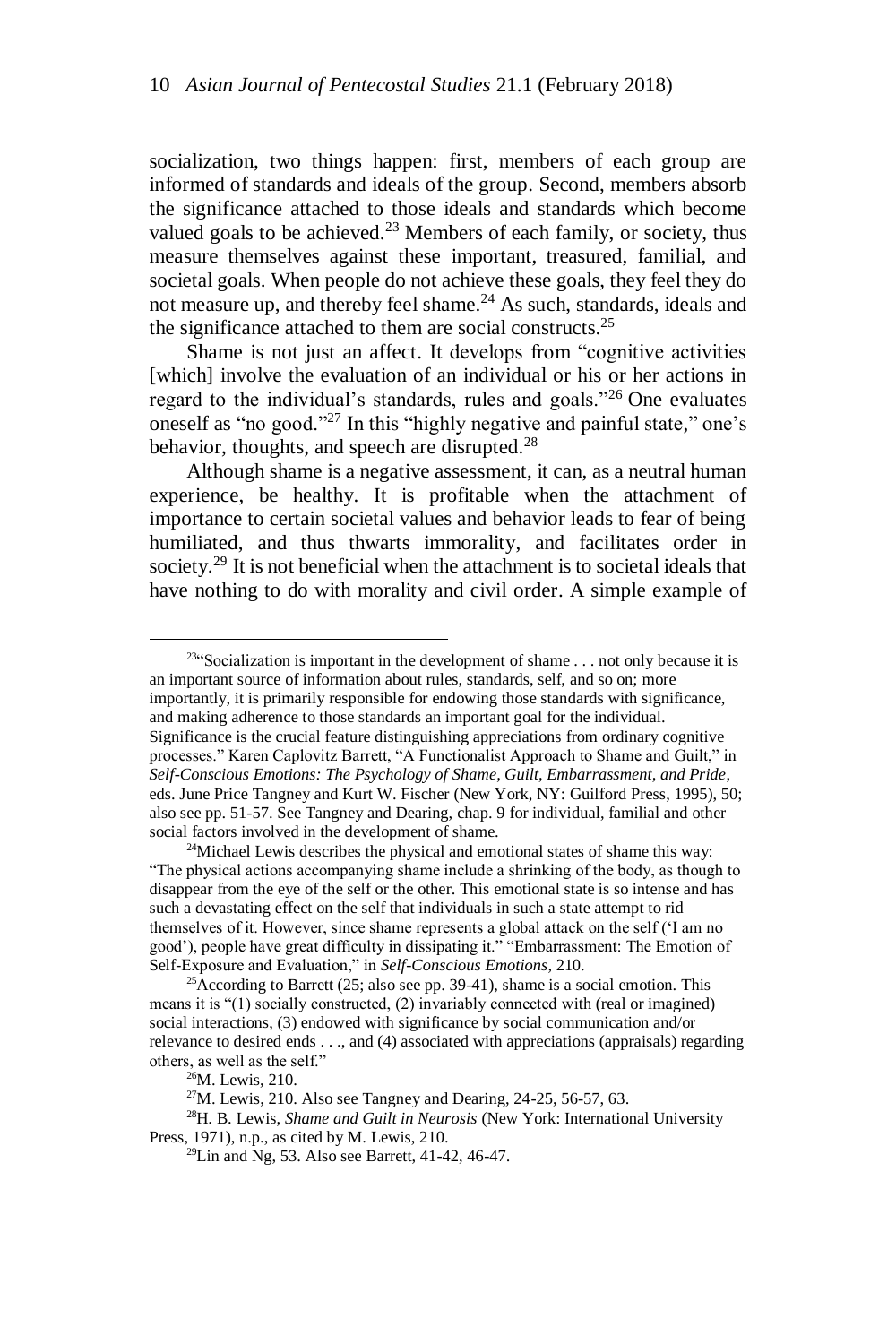this detrimental consequence is when one absorbs the contemporary fashion standard and feels ashamed for being deficient in terms of fashion.

Barren women in the ancient Jewish culture are examples of people who did not commit anything morally shameful, yet they experienced the social stigma that surrounds childlessness.<sup>30</sup> These women felt they fell short of social ideals and thereby felt "painfully embarrassed."<sup>31</sup> Their status was reduced and their social identity diminished.<sup>32</sup> Stigma, low status, and disability identity all contribute to a negative self-esteem. Infertility—which is a disability based on our definition—among Tsinoy women can likewise cause shame. How can a daughter-in-law face the in-laws who expect her to bear progeny to continue the family name? Thus, many infertile Tsinoy women often have a feeling of being a failure.

Shame feeling is thus developed from a cognitive negative selfevaluation. It is derived from perceiving that one does not live up to the societal constructs of what are deemed as important values, standards, expectations, norms, desires, ideals, or obligations.

### Spirituality and Shame

We have said that spirituality refers to the interconnected relationships with God, self, society and environment that give meaning and purpose to life. Even as we claim that values which engender shame are social constructs, we do not, as people of God, dichotomize between the spirituality and shame because social constructs also come from God. In fact, through socially constructed standards and their significance and impact, whether healthy or not, shamed people have possibilities to develop meaningful relationships to themselves, others and God.

### Some Contributing Factors to Tsinoy Disability Shame

Since this paper is for the Tsinoy shamed disabled and their families, I will cite two particular factors that can contribute to the development of shame for TWDs and their families. One is the way

<sup>30</sup>R. E. Clements, *Isaiah 1-39,* New Century Bible Commentary (Grand Rapids, MI: Eerdmans, 1980), 52.

<sup>31</sup>Johanna Stiebert, *The Construction of Shame in the Hebrew Bible: The Prophetic Contribution,* JSOT Supplement Series 346, eds. David J. A. Clines and Philip R. Davies (Sheffield: Sheffield Academic Press, 2002), 90; see Is 4:1.

<sup>32</sup>J. N. Oswalt, *The Book of Isaiah: Chapters 1-39* (Grand Rapids, MI: Eerdmans, 1986), 143.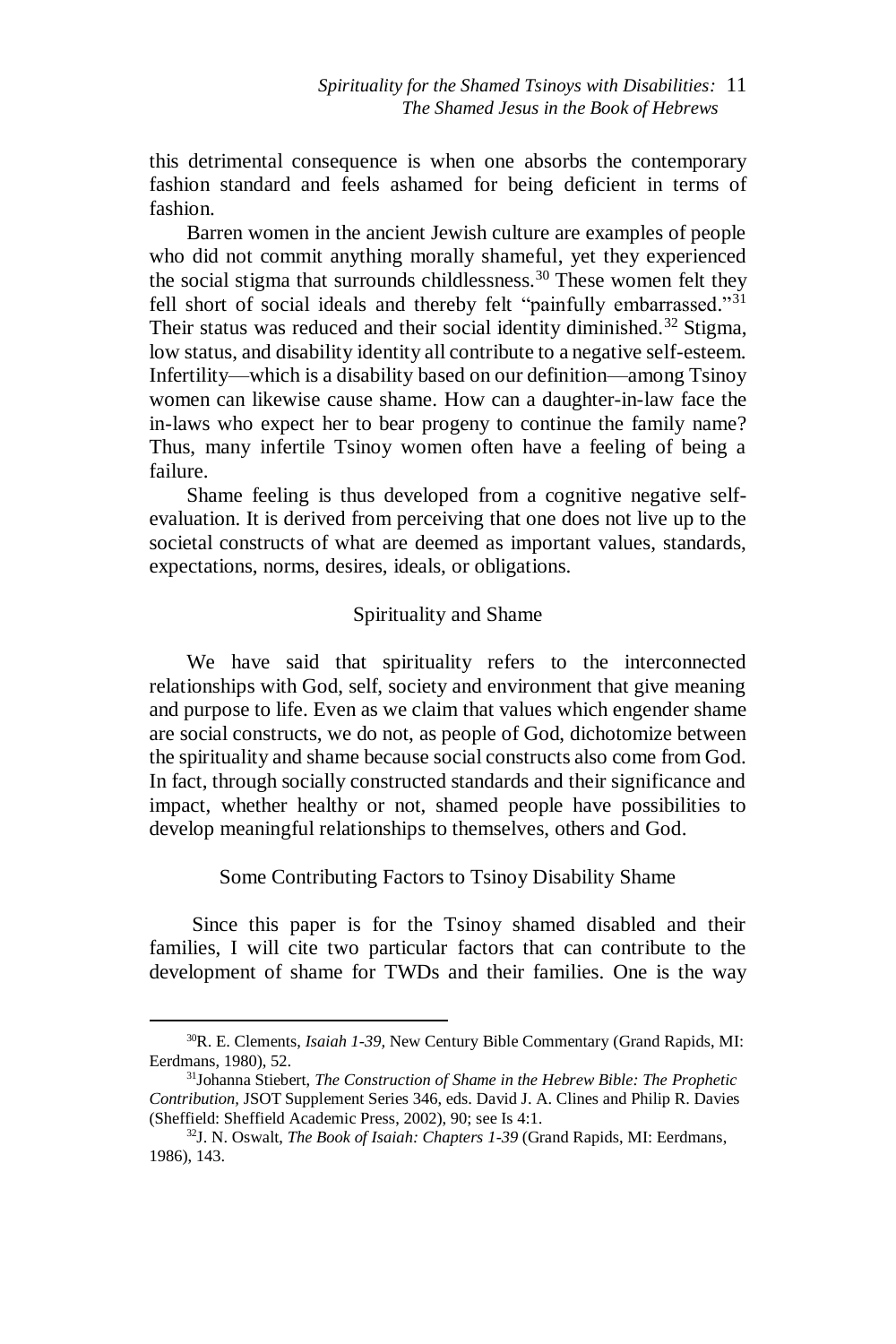Scripture depicts disability. Since 90% of Tsinoys are Christian (this includes Roman Catholics and other groups) <sup>33</sup> the likelihood of exposure to Scripture is high. In Scripture, "lame" and "blind" are metaphors used to illustrate the weakness, and therefore the downfall, of political power  $(2$  Sam 5:8b). <sup>34</sup> A crippled foot in Proverbs 25:19 characterizes undependability and betrayal when someone needed help the most. In Deuteronomy 28:28-29, blindness is depicted as a curse for violation of the covenant.<sup>35</sup> John 9:39, read in the context of the whole chapter, uses blindness as a metaphor to refer to the incapacity to grasp what Jesus said.<sup>36</sup> These passages illustrate the negative depiction of disability in the Bible. Disability metaphors that describe character deficiency and spiritual incapacity can aggravate the TWDs' and their families' feelings of shame or negative self-perception.

Perfection as an ideal is highly ingrained among many Tsinoys.<sup>37</sup> In many ways, TWDs cannot measure up to the goal of perfection set by the Tsinoy society. Perfection is idealized in looks and beauty,

 $\overline{a}$ 

 $36$ For a response to the issue of Scripture using disability as a negative metaphor, see Amanda Shao Tan, "Reading the Bible from a Disability Perspective: Grappling with the Necessity of Cure and with Disability as a Negative Metaphor," first presented at the ATESEA Golden Jubilee Celebration in Trinity Theological College, Singapore on November 27, 2007. The revised edition was presented at the ATS Kape Forum of the Asian Theological Seminary on February 27, 2012.

highest purpose is seeking self-perfection, as represented by the concept of ren  $(†$ ,

<sup>&</sup>lt;sup>33</sup>The figure is from an interview with Dr. Juliet Lee Uytanlet, missions' professor of the Biblical Seminary of the Philippines. Dr. Uytanlet heard this number from Dr. Teresita Ang-See, a speaker at the seminar "Chinese in the Philippines: New Studies, Current Issues, Future Directions," held at the Ricardo Leong Center for Chinese Studies, Ateneo de Manila University, Loyola Heights, Quezon City, on January 12-13, 2017.

<sup>34</sup>Jeremy Schipper, "Reconsidering the Imagery of Disability in 2 Sam 5:8b," *CBQ* 67 (2005): 432-434, also 434 fn 32.

<sup>35</sup>Saul M. Olyan, *Disability in the Hebrew Bible: Interpreting Mental and Physical Differences* (Cambridge/New York: Cambridge University Press, 2008), 33-34, https://www.amazon.com/Disability-Hebrew-Bible-Interpreting- Differences/dp/05218 88077(accessed August 7, 2017).

 $37$ <sup>474</sup>The importance of shame in Chinese culture is associated with the dominant social and moral thought of Confucianism. According to Confucian teaching, life's

which means becoming the most genuine, most sincere and most humane person one can be." Zhang. For a brief on Confucian value on perfectionism, see Ricci W. Fong and Mantak Yuen, "Perfectionism in Chinese Elementary School Students: Validation of the Chinese Adaptive/Maladaptive Perfectionism Scale," *Talent Development & Excellence*, vol. 3, no. 2 (2011): 204, http://www.iratde.org/issue2011/fong\_final.pdf (accessed July 20, 2017), and Kenneth T. Wang, Robert B. Slaney, and Kenneth G. Rice, "Perfectionism in Chinese University Students from Taiwan: A Study of Psychological Well-Being and Achievement Motivation," *Personality and Individual Differences* 42 (2007): 1280, https://www.researchgate.net/publication/223746424\_Perfectionism\_in\_Chinese\_universi t y students from Taiwan A study of psychological well-being and achievement motivation (accessed July 20, 2017).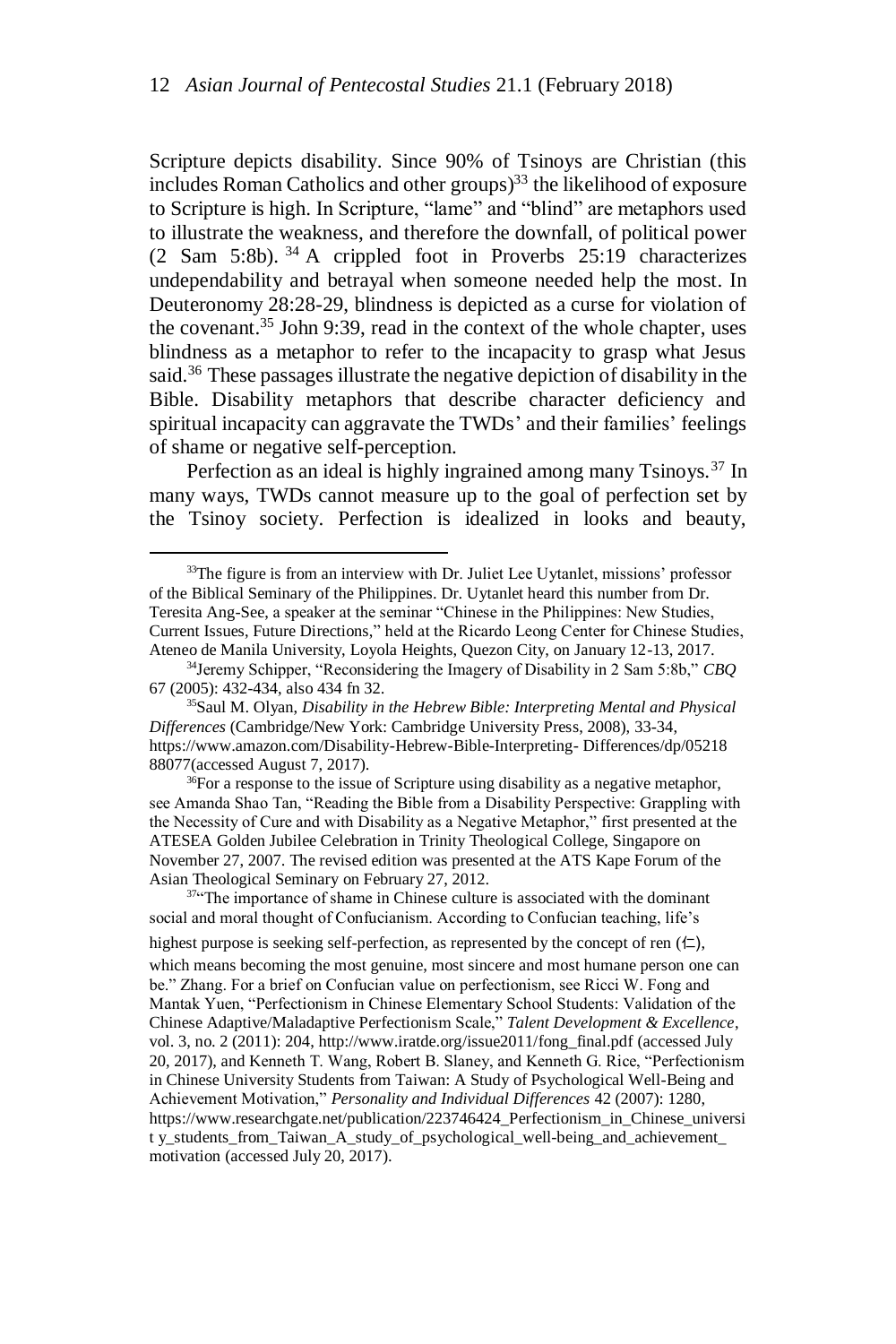independence, productivity, success in a job, or stature of a position.<sup>38</sup> If TWDs internalize the Tsinoy standard of external appearance, they will feel ashamed for not measuring up. TWDs, like any PWDs, due to environmental hindrances (and perhaps because of functional inabilities), are unable to participate in the regular work force. Lesser opportunities to work lead to financial difficulty. Less wealth means lower status. The inability to augment family income adds more to the shame, and in this case, adds the shame of uselessness and being a burden. The domino, and cumulative, effect leading to shame can be traced to disability and the adoption of Tsinoy values of seeking perfection.

Additionally, for the Tsinoys, having good progeny is important to perpetuate one's name. To give birth to a congenitally "defective" child thus brings shame. Hence, good genes and reproductive fitness are valued.<sup>39</sup> The daughter-in-law, who would want to bear the prized grandson to continue the paternal line, would be at a loss to face the inlaws who expect, if not a male grandson, at least a *healthy* granddaughter. For Tsinoys who acquire disabilities as adults, the significance attributed to values such as beauty, independence and productivity also apply.

## Shame, Disability Shame, and Spirituality

Interestingly, the above explanation of shame, its generation, and some contributing factors to Tsinoy disability shame, show us that ultimately, disability shame is no different from the shame of non-TWDs. Both groups feel shame. The way shame is engendered is also the same—through socialization. The values both TWDs and non-TWDs uphold are not disparate either. What may be dissimilar between these two groups is that TWDs, because of their loss of what society considers normal, can more easily feel deficient and easily develop shame. With the propensity to feel ashamed, TWDs are in a better position to experience Jesus' shame in ways that make them lead the way for non-TWDs. In other words, disability shame of TWDs becomes an opportunity for spiritual growth and even spiritual leadership!

<sup>&</sup>lt;sup>38</sup>Though we cannot generalize, in a collective culture like that of the Chinese, their self-conscious emotion of shame is construed interdependently, in that one views oneself shamefully considering one's relationship to others. Lin and Ng, 52-53, 57-58, 74.

<sup>&</sup>lt;sup>39</sup>This is the societal value I grew up with. Even now, one rarely sees Tsinoy females with obvious disabilities get married.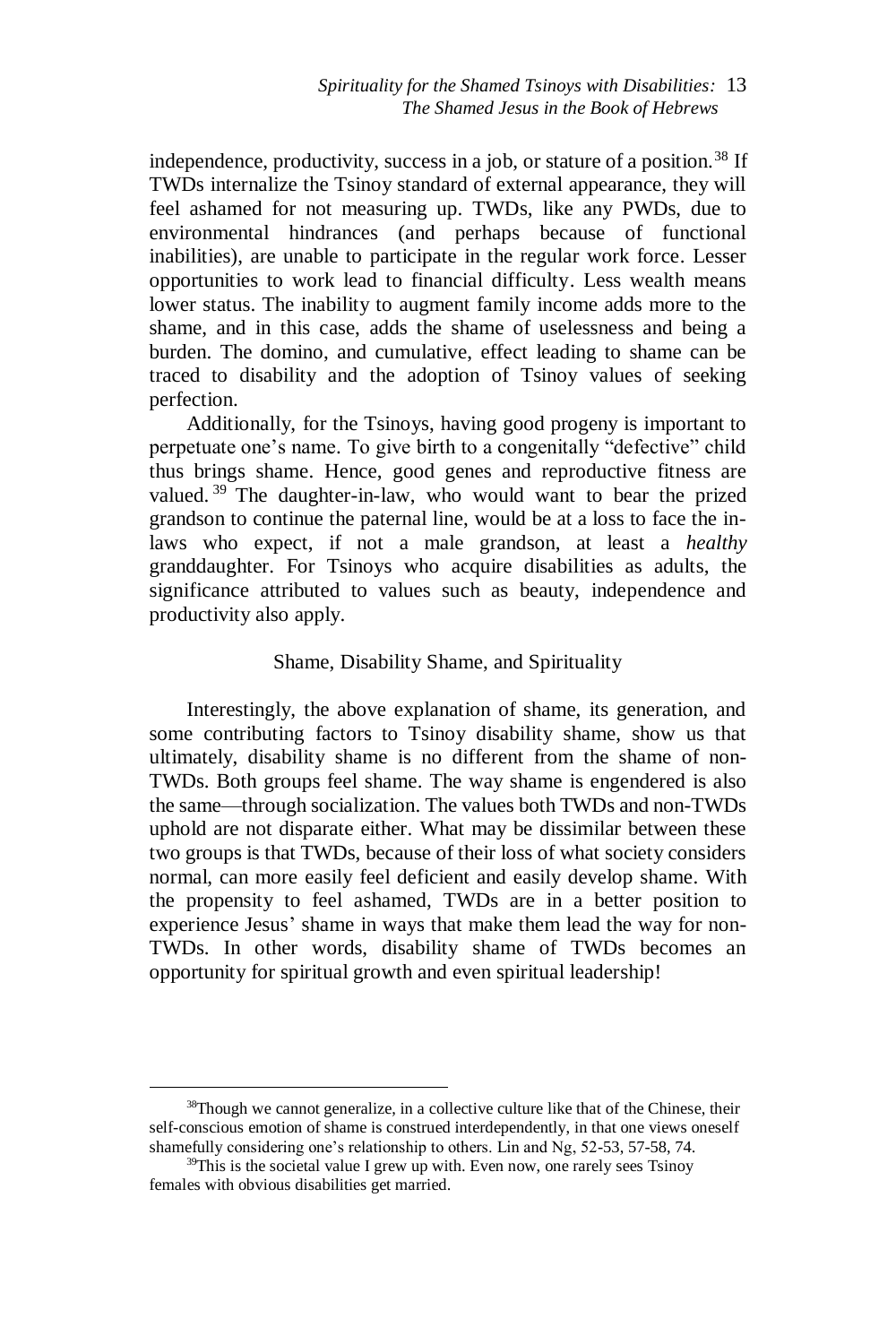#### **Shame in the Book of Hebrews**

To nurture spirituality through TWDs' shame experiences, the theme of shame in the Book of Hebrews offers many instructive points. The book is addressed to first century people who lived somewhere in the Mediterranean. In the culture around this area, honor and shame are important values. To suffer shame is a painful affliction, a suffering of no mean intensity. The recipients of the book of Hebrews<sup>40</sup> were reeling under the damaging effects of shame due to their faith in their leader who was shamed, Jesus Christ.

In the time of Jesus, to be nailed to a cross—whether for a Jew, Greek or Roman—was an ultimate disgrace.<sup>41</sup> Primarily done to non-

 $\overline{a}$ 

<sup>41</sup>David Chapman notes that the both the Greco-Roman and Jewish culture viewed the cross as shameful, although shame is mostly implicitly referred to in Jewish literature. *Ancient Jewish and Christian Perceptions of Crucifixion*, Wissenschaftliche Untersuchungen zum Neuen Testament 2, Reihe 244 (Tübingen, Germany: Mohr Siebeck, 2008), 217-219, 253, http://khazarzar.skeptik.net/books/crux01.pdf (accessed June 28, 2017). For the first-century AD pagan Roman writers'—Pliny the Younger and Tacitus—contempt for Christians who worshipped a crucified criminal, see Martin Hengel, *Crucifixion in the Ancient World and the Folly of the Message of the Cross,*  trans. John Bowden (Philadelphia: Fortress Press, 1977), 2-3. Tacitus, in his *Annals* 15.44 reported of Nero's blaming the Christians for the fire that destroy a great part of Rome: "Nero fastened the guilt and inflicted the most exquisite tortures on a class hated for their

<sup>&</sup>lt;sup>40</sup>There are three views regarding who the recipients were: Jewish believers, Gentile believers or a mixture of Jews and Gentiles. For the arguments for Jewish Christians as recipients, see Paul J. Achtemeier, Joel B. Green, and Marianne Meye Thompson, *Introducing the New Testament* (Grand Rapids, MI: Eerdmans, 2001), 470-472. For the position that the recipients were Gentile Christians, see James Moffatt, *Hebrews: A Critical and Exegetical Commentary*, ICC, ed. Alfred Plummer (Edinburgh: T&T Clark, 1924), xv-xvii. For the argument that the believers were of mixed ethnic backgrounds, see David A. deSilva, *An Introduction to the New Testament: Contexts, Methods & Ministry Formation* (Downers Grove, IL: IVP Academic/Nottingham, England: Apollos, 2004), 776-778.

Whether the Christian recipients were Jews or Gentiles or an ethnic mix, we know for sure that they were second generation believers (2:3-4) who lived in the first century. There is no clear clue where they lived exactly. We can safely say that they lived in the Mediterranean area. But based on the first century situation in that area, if the recipients were Jews, even if they had lived in Palestine, they would have had exposure to the Greco-Roman society, culture and perhaps even literature. The recipients were probably well versed in the Hebrew Scripture and could read Greek. This can be gleaned from the author's extensive use of the Hebrew Scripture in terms of allusions and quotations, and in his citation using the Greek translation of the Hebrew Scripture. Knowledgeable in the Hellenistic Jewish way of interpretation and influenced by Greek philosophy, the author seems to be a Jew who had extensive exposure to Hellenistic thoughts and writings. Ronald E. Clement, "The Use of the Old Testament in Hebrews," *Southwestern Journal of Theology* 28, no. 1 (Fall 1985): 37, 40 and 40, fn 13, 44. For the recipients' connection with Roman Christianity, see deSilva, 2004, 789. For the proposed date of pre-70 CE, see Achtemeier et al., 472 and deSilva 2004, 788-789.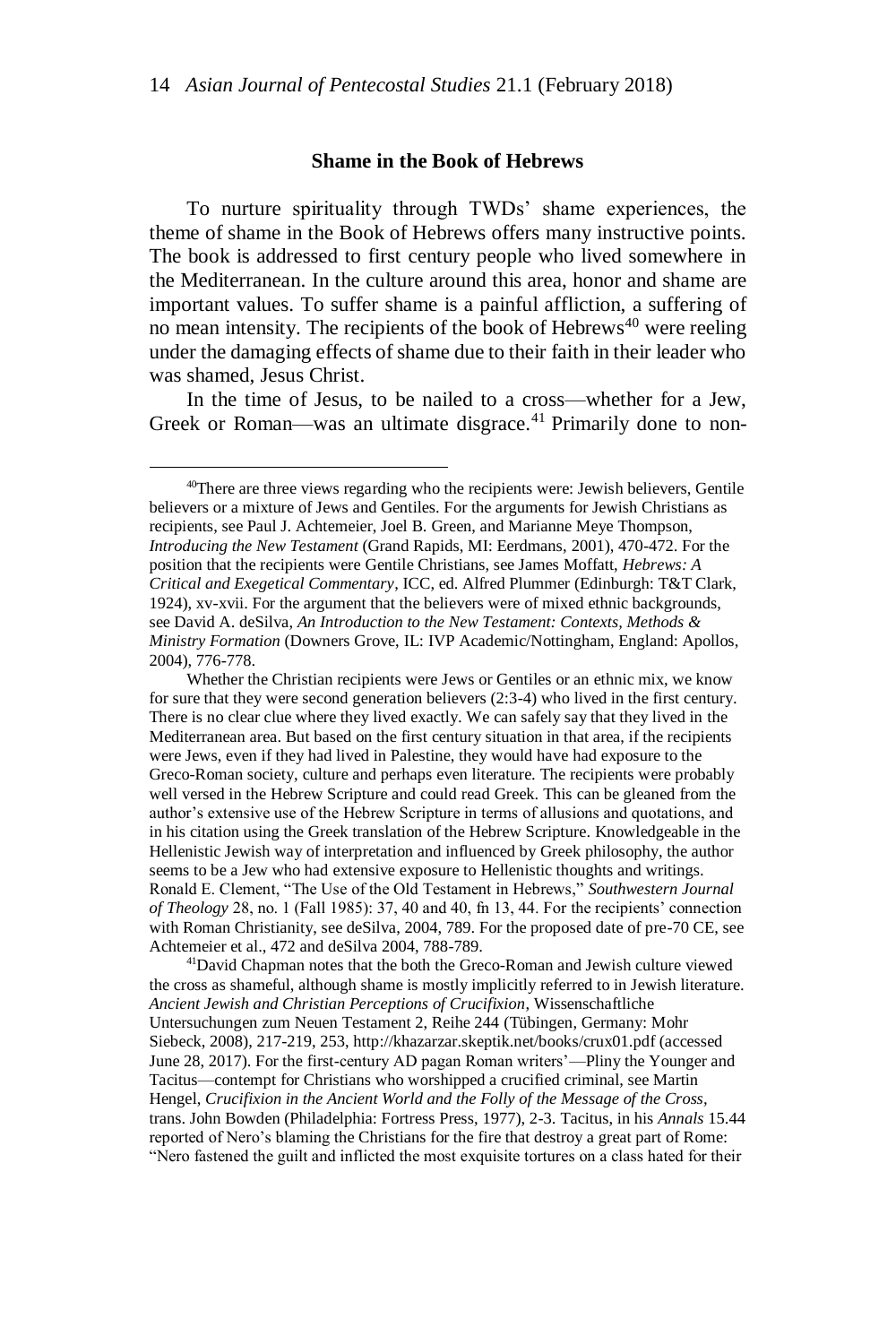Roman criminals, rebels and slaves,  $42$  the "sins" themselves should have had caused embarrassment for the offenders. Moreover, to be hung naked in a prolonged, conspicuous place was shameful in itself.<sup>43</sup> For a Jew, the additional connotation of one being cursed by God further fueled the shame.<sup>44</sup>

In Hebrews, the author writes of Jesus dying on the cross, a death penalty meant for lowly criminals, for wrongdoers.<sup>45</sup> It was a humiliating death. Like a typical criminal, Jesus was hung naked in a public place to be shamed. He suffered cruel blows, mocking, and spitting, all which were done in contempt and derision (Heb  $13:13^{46}$ ).<sup>47</sup> Additionally, the Jews would have considered Jesus, also a Jew, cursed by God. In their eyes, he was an outcast, thus he suffered the shame of rejection (Heb 13:12-13<sup>48</sup>).

 $42$ Hengel, 46-63.

 $\overline{a}$ 

<sup>43</sup>Chapman, 70.

<sup>44</sup>For the ancient Jewish witness that the suspension in Deut 21:22-23 refers to crucifixion, see Chapman, 148-149, 173, 176. For the perception of the suspended person as cursed by God as witnessed in the LXX, Old Latin, 11QTemple and *Targum Neofiti,*  see Chapman, 176, 216-217, or as one cursing God (=blasphemer), see Chapman, 119- 120.

<sup>45</sup>Jesus was accused of blasphemy and of breaking the Sabbath, both of which are considered criminal offenses in the Jewish religious trial courts (Mk 14:63-64; Matt 26:65-66; Jn 5:18).

<sup>46</sup>Ονειδισμόν refers to unjustified verbal insult. See Johannes P. Louw, and Eugene A. Nida, *Greek-English Lexicon of the New Testament Based on Semantic Domains,* vol. 2 (New York: United Bible Society, 1989), s.v. 33.389 "ονειδίζω, ονειδισμός, ου."

<sup>47</sup>Matt 26:67; Mk 14:65, 15:19; Matt 27:28-31//Mk 15:17-20; Lk 22:63-65; 23:11.

<sup>48</sup>In Heb 13:12, the juxtaposition of έξω της πύλης and έπαθεν shows that the shame of rejection was due to Jesus' suffering on the cross. And in Jesus' suffering "outside the gate" the author pictures Jesus excluded from the sacred Temple precinct. William L. Lane, *Hebrews 9-13*, Word Biblical Commentary, vol. 47B (Dallas, TX: Word Books, 1991), 542. We have already noted that Jesus was condemned as a blasphemer and a Sabbath breaker. For a Jew, Heb 13:12 would have made them recall in their Scripture that one is stoned έξω της παρεμβολης for cursing or blaspheming God (Lev 24:13-16, 23) and for breaking the Sabbath (Num 15:32-35; cf. Ex 31:14-15, 15; 35:2). Thus Heb 13:12-13 depicts pictures of the rejection of Jesus.

abominations, called Christians by the populace. Christus, from whom the name had its origin, suffered the extreme penalty during the reign of Tiberius at the hands of one of our procurators, Pontius Pilatus, and a most mischievous superstition, thus checked for the moment, again broke out not only in Judaea, the first source of the evil, but even in Rome, where all things hideous and shameful from every part of the world find their centre and become popular." Early Christian Writings, http://www.earlychristian writings.com/text/annals.html, (accessed July 1, 2017).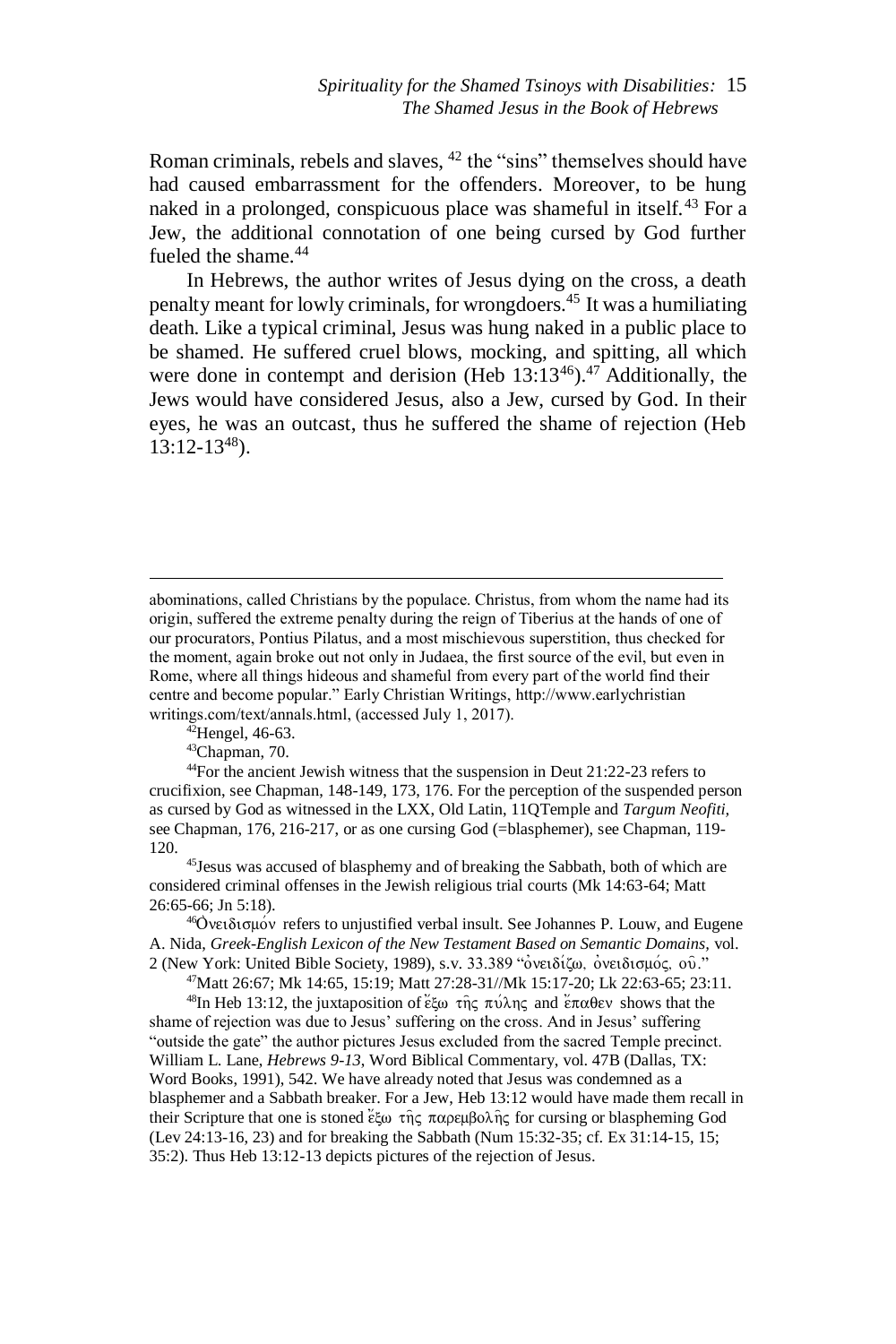## The Shame of the Recipients and Their Potentially Shame-filled Responses

The recipients of Hebrews were not new to their own, and their Christian community's, public exposure to shame  $(10:33<sup>49</sup>)$ . A major factor that contributed to their devaluation—and therefore shame before their neighbors and society was their faith in their shamed leader, Jesus Christ. As a result of their identity with this disgraced leader, some among the recipients likewise suffered the public humiliation of being imprisoned like criminals (10:34a; 13:3). To be identified with "bad elements" of society—that is, Jesus and their imprisoned cobelievers—would taint these recipients' own reputation, something that they did not want to happen.

In addition, there was the corresponding loss of property—a cause of public scorn<sup>50</sup>—due to their belief in Jesus (10:32-34). Economic downfall was a loss of family honor, for wealth represented family pride.<sup>51</sup> Such losses contributed to the recipients' alienation from the rest of their community. So, like their leader Jesus, the recipients suffered shame as outcasts from their society. In a communal culture, to be ostracized brings about major pain.

By the time the author wrote to them, the recipients had become weary in their multi-faceted struggles of losses and shame. Being ashamed, with their own sense of unworthiness before the community, the recipients were tempted to disengage themselves from the cause of shame: Jesus and other believers. Some of them stopped identifying with other believers, as shown by their failure to meet with them (10:25). In their weariness, in the midst of struggles of shame and rejection, they had become inattentive in receiving God's Word (2:1; 3:7-8, 15; 5:11).<sup>52</sup>

<sup>&</sup>lt;sup>49</sup>In 10:33, θεατριζόμενοι means being made the object of public shame. Louw & Nida, s.v. 25.201 "θεατρίζω." For the meaning of ονειδισμοίς, see fn 46. Louw and Nida  $(s.v. 33.389$  " $\delta$ νειδίζω,  $\delta$ νειδισμός,  $\delta$ <sup>3</sup>") translate 10:33 this way: "you were made a public spectacle by insults . . ."

<sup>50</sup>From Lane's (vol. 47B, 299-300) convincing presentation of the parallelism in the chiasm of 10:33a ("sometimes being publicly exposed to reproach and affliction") with 10:34b ("and you joyfully accepted the plundering of your property"), we see that the loss of property invited public shaming. All quotations in this article are taken from the ESV unless otherwise indicated.

<sup>51</sup>*Theological Dictionary of the New Testament*, vol. VIII, ed. Gerhard Friedrich; trans. & ed. Geoffrey W. Bromiley (Grand Rapids, MI: Eerdmans, 1972), 170-171, s.v. "τιμή," by J. Schneider.

 $52$  Lane names their attitude as "apathetic," "a lack of responsiveness to the gospel and an unwillingness to probe the deeper implications of Christian commitment and to respond with faith and obedience. . . ." William L. Lane, *Hebrews 1-8,* Word Biblical Commentary, vol. 47A (Dallas, TX: Word Books, 1991), 137.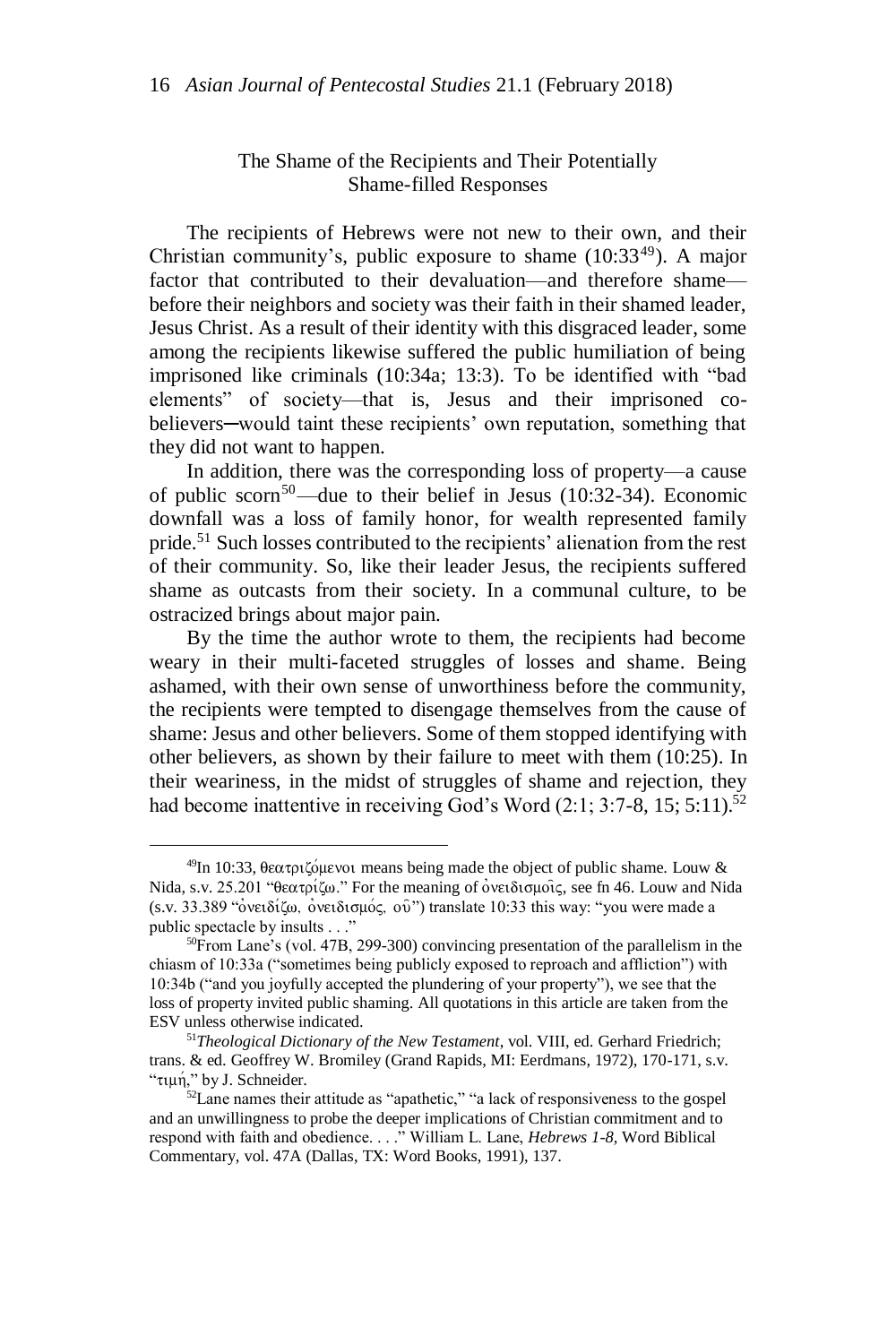In this immaturity in the knowledge of God's Word, they had not grown in their discernment of good and evil (5:11-14). They were even tempted to renounce their belief in Jesus (3:12; 4:1, 11; 6:4-6; 10:26-29), thereby potentially shaming Jesus again  $(6.6^{53}; 10.29^{54})$ <sup>55</sup>

Enabling Strategies in Hebrews for Dealing with Shame

The author of Hebrews wants to encourage the disheartened shamed recipients. One of the things he does is to turn the recipients' focus on Jesus. He begins by fostering affinity between Jesus and the recipients. Then, he establishes the capacity of Jesus to empathize with what they are going through, after which he discusses Jesus' ability to strengthen them, and finally, he shows the way Jesus handled shame.

### *The Empathetic Shamed Jesus*

 $\overline{a}$ 

The first thing the author does is to emphasize that the shamed Jesus is able to understand, and feel, with the shamed recipients. He did so by drawing the recipients' attention to the intertwined identities of Jesus in  $2:10-18.$ 

#### Jesus suffered shame as a human being

We already said that Jesus suffered shame. And more than just experiencing shame, the Hebrews author highlights that the preexistent<sup>56</sup> Jesus suffered shame as a human being, an idea that is given

 $53$ In  $5:11-6:12$ , the author warns the recipients against leaving the faith, in which they would act as if they were crucifying Jesus again, and put him to public disgrace (παραδειγματίζοντας) (6:6).

<sup>54</sup>To leave Jesus is to treat him with disdain. Lane, vol. 47B, 295. The NET translates  $\kappa \alpha \tau \alpha \pi \alpha \tau \eta \sigma \alpha \zeta$  as contempt, which the author pictured it with the degrading image of trampling Jesus under one's feet.

<sup>55</sup>Peter S. Perry, "Making Fear Personal: Hebrews 5.11-6.12 and the Argument from Shame," *JSNT* 32.1 (2009): 100, reprinted, http://www.sagepub.co.uk/journals Permissions.nav, http://JSNT.sagepub.com, doi: 10.1177/0142064X09339645, ATLA Religion Database with ATLASerials, EBSCOhost (accessed January 31, 2012).

 $56$ The divinity of Jesus is also affirmed in this book. See 1:2c-3b; 3:1-6. For Jesus as the pre-existent Son of God, see Barnabas Lindars, *The Theology of the Letter to the Hebrews*, New Testament Theology, reprinted (Cambridge: Cambridge University Press, 1995), 29-35. For the argument of the pre-existence of Christ in 1:7-12, see Victor (Sung Yul) Rhee, "Christology in Hebrews 1:5-14: The Three Stages of Christ's Existence," *JETS* 59/4 (2016): 723-727, http://www.etsjets.org/files/JETS-PDFs/59/59-4/JETS\_59- 4\_717-29\_Rhee.pdf (accessed July 28, 2017); contra Rhee's view that vv 8-9 refer to Christ's exaltation and not to his pre-existence, see Lane, vol. 47A, 30-31.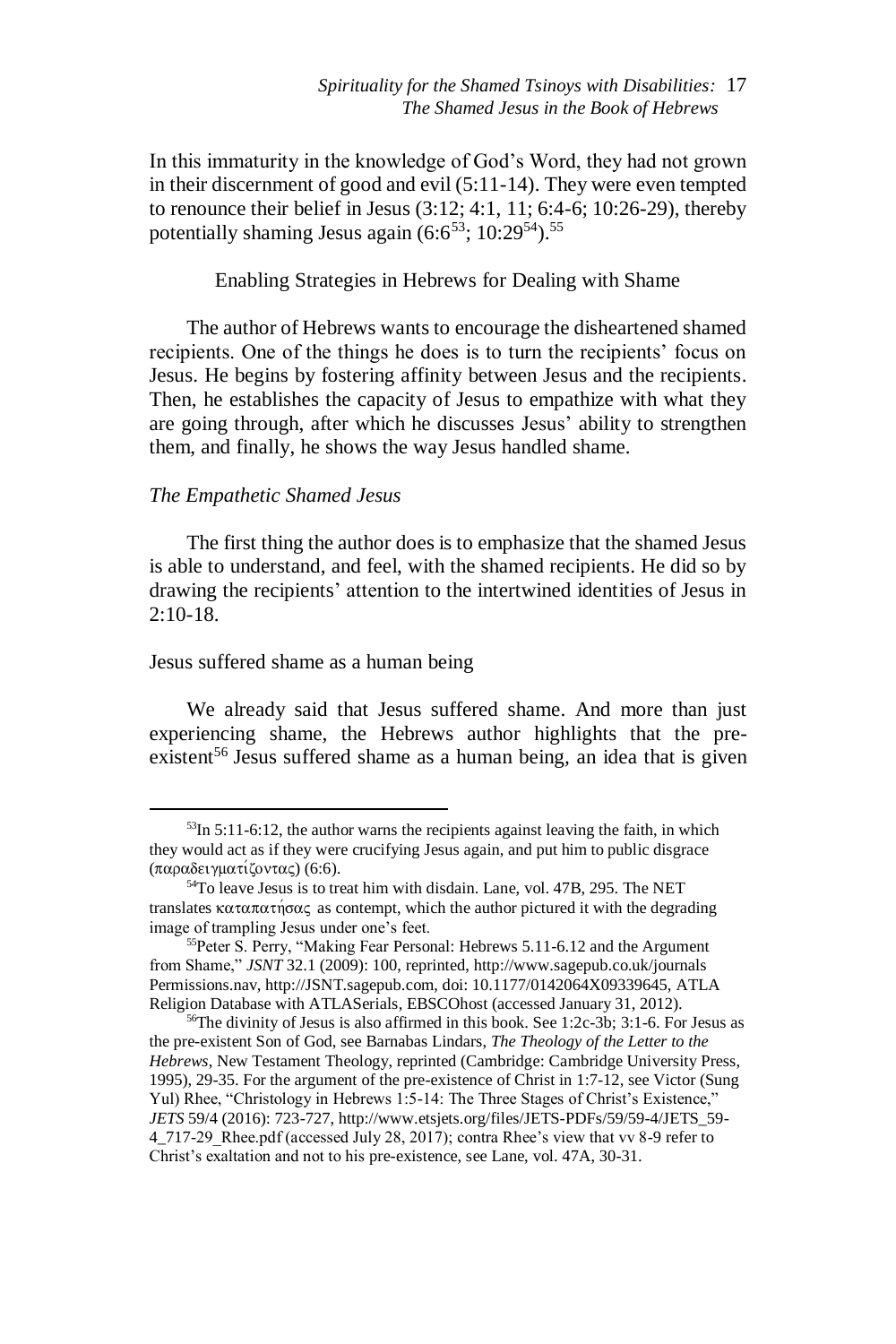prominence in this book. Hebrews 2:14a-b explicitly refers to Jesus' humanity when the author writes, "Since therefore the children share in flesh and blood, he [that is, Jesus] himself likewise partook of the same things  $[\tau \omega v \alpha v \tau \omega v]$ ." "Same things" (v 14b) refer to the "flesh and blood" (v 14a), which is an idiom referring to being human.<sup>57</sup> A few verses later, Jesus is said "to be made like his brothers in *every respect*" [author's italics] (v 17). In the previous context of 2:10-18, in vv 6-8, the author, quoting Ps 8:4-6, speaks of Jesus' humanity also. <sup>58</sup> In the subsequent verse, 2:9, the author points to Jesus' suffering of death as a human being for humanity.<sup>59</sup> In other words, Jesus experienced fully whatever human beings experience. Jesus' punishment on the cross was shameful. Jesus felt shame in his suffering as a human being. In fully identifying himself with humanity, this shamed Jesus can empathize with the shamed recipients.

Jesus at the forefront of vicarious suffering shame as male sibling

Aside from underscoring the humanity of Jesus, the author of Hebrews also pictures Jesus as male sibling<sup>60</sup> in God's household or family. Although the book of Hebrews does not explicitly name Jesus as brother in God's family, the book uses familial language in portraying  $Iessus$ <sup>61</sup>

<sup>&</sup>lt;sup>57</sup>For the meaning of "flesh and blood," see Louw & Nida, s.v. 9.14 " $\sigma \alpha \beta \xi$  και  $\alpha$ <sub>u</sub> $\alpha$ ." For the different meanings of "flesh and blood," see Leland Ryken, James C. Wilhoit and Tremper Longman III, eds. *Dictionary of Biblical Imagery* (Downers Grove, IL: InterVarsity, 1998), s.v. "Body," under "The Body of Bone, Flesh and Blood," 105; "share" ( $\kappa \in \mathcal{N}$  ( $\kappa \in \mathcal{N}$ ) and "partook" ( $\mu \in \mathcal{N}$ ) do not share the same Greek root but they are "virtually synonymous". Lane, vol. 47A, 61.

<sup>58</sup>"Man" and "son of man" are parallels. See Lane, vol. 47A, 48. "Son of man" can mean a typical human being, or the Messiah who is "the true, typical, authentic and representative human being." N. T. Wright, *Hebrews for Everyone*, 2<sup>nd</sup> ed. (Louisville, KY: Westminster John Knox, 2004), 15. Wright (15) supports this latter meaning based on the quote from Ps.110:1 in Heb 1:13. According to him, the author presents Jesus as the Messiah and True Human Being in order to show both Jesus' present position as the exalted Lord (2:7-8) and his future role in the new heaven and the new earth.

 $59$  Who for a little while was made lower than the angels, namely Jesus," (2:9a) means Jesus' "temporary abasement" as a human being. Lane, vol. 47A, 49.

<sup>60</sup>Wright and Patrick Gray propose that Jesus is the older brother of the recipients. Wright, 19. Patrick Gray, "Brotherly Love and the High Priest Christology of Hebrews," *JBL* 122, no. 2 (Summer 2003): 338-340. ATLA Religion Database with ATLASerials, EBSCOhost (accessed February 6, 2017). Gray (336-337) believes that the author of Hebrews is familiar with the topic of sibling relationships in Hellenistic literature, particularly Plutarch's essay, "On Brotherly Love."

 ${}^{61}$ See Grav, 338.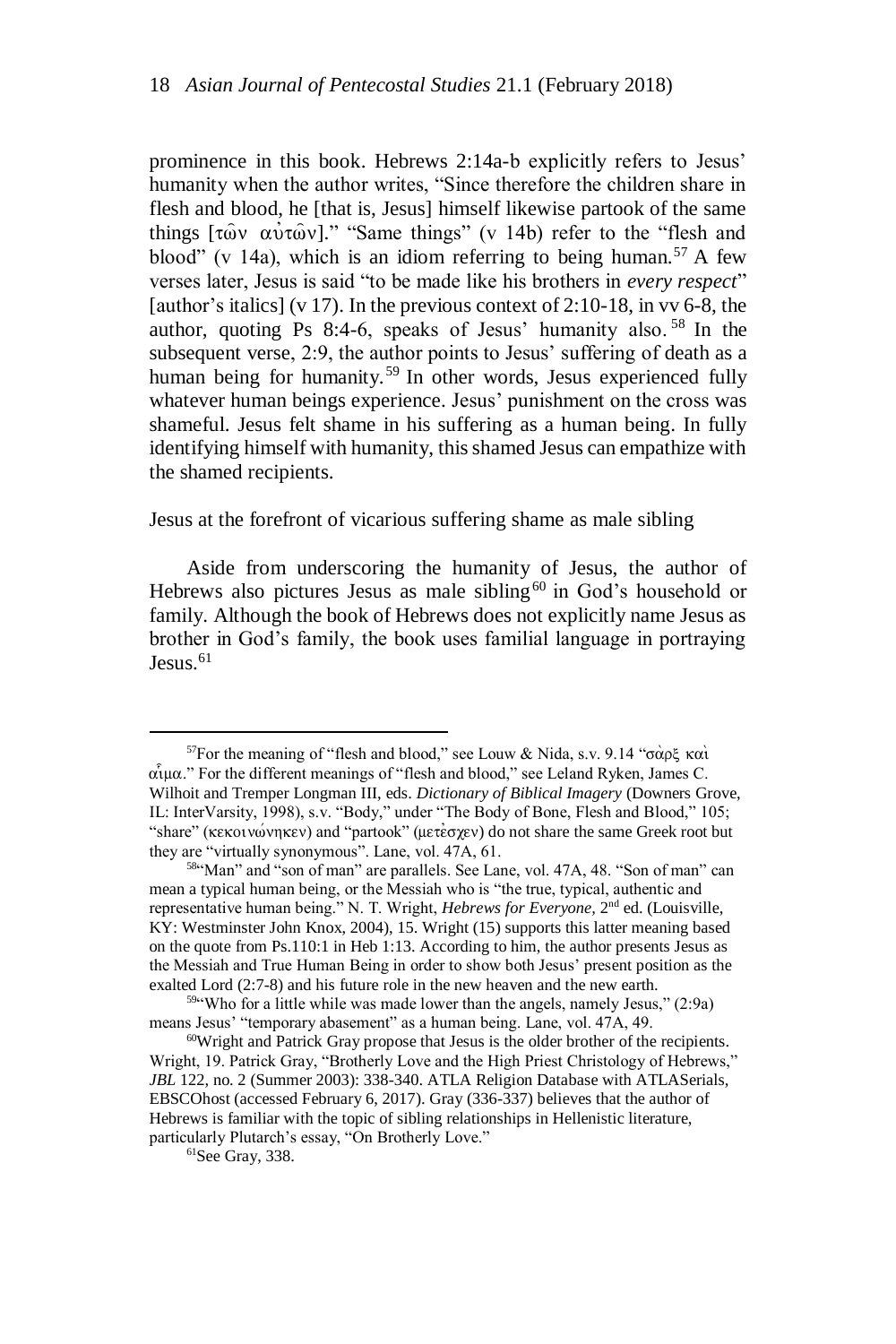In 2:10-18 we find familial images. Sibling language is found in the word  $\alpha\delta\epsilon\lambda\phi\acute{o}$  in 2:11b, 12a and 17a.<sup>62</sup> In 2:13-14, the word  $\pi\alpha\iota\delta\iota\alpha$ , referring to the children of God, falls within the same familial semantic domain. The father image is found in  $2:11<sup>63</sup>$  In addition to  $2:10-18$ , the father-son image in 1:5, son-household/family picture in 3:6, and household image in 10:21 support the family metaphors in this book.<sup>64</sup>

As Jesus' suffering death is tied to his being human, this suffering is likewise attached to his male image. The description of Jesus as the  $\alpha$ <sub>p</sub> $\gamma$ <sub>p</sub> $\gamma$ <sub>p</sub> $\gamma$ <sub>p</sub> $\gamma$ <sub>p</sub> of salvation is in 2:10, the context in which the brother image of Jesus permeates (see above). As  $\alpha$ <sub>p</sub> $\gamma$ <sub>p</sub> $\gamma$ <sub>p</sub> $\gamma$ <sub>p</sub> $\gamma$ <sub>p</sub> $\gamma$ <sub>p</sub> $\gamma$ <sub>p</sub> $\gamma$ <sub>p</sub> $\gamma$ <sub>p</sub> $\gamma$ <sub>p</sub> $\gamma$ <sub>p</sub> $\gamma$ <sub>p</sub> $\gamma$ <sub>p</sub> $\gamma$ <sub>p</sub> $\gamma$ <sub>p</sub> $\gamma$ <sub>p</sub> $\gamma$ <sub>p</sub> $\gamma$ <sub>p</sub> $\gamma$ <sub>p</sub> $\gamma$ <sub>p</sub> $\gamma$ <sub>p</sub> $\gamma$ <sub>p</sub> $\gamma$ <sub>p</sub> $\gamma$ <sub>p</sub> $\gamma$ <sub>p</sub> $\gamma$ <sub>p</sub> $\gamma$ the trail of salvation along." <sup>65</sup> He opened up the way to salvation, and it was done through his suffering of death (vv 10b, 14). In other words, this brother Jesus did not merely feel for the sufferings of humanity, he even led the way in suffering the uncharted place of death. And the death was on behalf of his siblings,<sup>66</sup> with whom he was not embarrassed to be identified (2:11)! He was thus at the forefront of suffering for the shamed recipients with whom he fully identified.

In the male-dominated Greco-Roman and Jewish cultures, the male sibling takes up leadership in the family.<sup>67</sup> Likewise, in this spiritual

 $\overline{a}$ 

[1&keywords=mckelvey+pioneer+and+priest](https://www.amazon.com/Pioneer-Priest-Christ-Epistle-Hebrews/dp/1610978617/ref=sr_1_1?ie=UTF8&qid=1501400875&sr=8-1&keywords=mckelvey+pioneer+and+priest) (accessed July 30, 2017).

 $62$ The figurative use of the word brother (and sister) in Hebrews is also found in the Hebrew Scripture. For example, Hos. 2:1.

 $63$ In 2:11a, the comparatively literal translation "all have one source" in the ESV is dynamically translated as "all have on Father" in the NRSV. That Jesus and his siblings (2:11a, 'those who are sanctified") have the same Father is supported by the sibling image in 2:11b ("that is why Jesus is not ashamed to call them brothers.").

 $^{64}$ πατήρ and υιός in 1:5; υιός and οικος in 3:6; and οικος in 10:21. For the meaning of  $\vec{\omega}$  koc as a metonymy for members forming one family or household, see Joseph H. Thayer, *Thayer's Greek-English Lexicon of the New Testament* (Peabody, MA: Hendrickson, 1996), s.v.  $3624$ . " $\alpha\bar{\alpha}$ κος," Accordance 10.4.5 (accessed July 5, 2017).

<sup>65</sup>F. F. Bruce, *The Epistle to the Hebrews*, rev. ed., NICNT (Grand Rapids, MI: Eerdmans, 1990), 80. Louw & Nida suggest that the significance of  $\alpha$ <sub>p</sub> $\gamma$ <sub>1</sub> $\gamma$ <sup>o</sup> $\alpha$  can be reflected in this translation: "who established a way of salvation and lead people to it," s.v. 36.6 " $\alpha$ <sub>p</sub> $\gamma$ <sub>p</sub> $\gamma$ <sub>p</sub>'." That leadership is the predominant idea in 2:10, see R. J. McKelvey, *Pioneer and Priest: Jesus Christ in the Epistle to the Hebrews* (Eugene, OR: Pickwick, 2013), 21, https://www.amazon. [com/Pioneer-Priest-Christ-Epistle-Hebrews/](https://www.amazon.com/Pioneer-Priest-Christ-Epistle-Hebrews/dp/1610978617/ref=sr_1_1?ie=UTF8&qid=1501400875&sr=8-1&keywords=mckelvey+pioneer+and+priest) [dp/1610978617/ref=sr\\_1\\_1?ie=UTF8&qid=1501400875&sr=8-](https://www.amazon.com/Pioneer-Priest-Christ-Epistle-Hebrews/dp/1610978617/ref=sr_1_1?ie=UTF8&qid=1501400875&sr=8-1&keywords=mckelvey+pioneer+and+priest)

<sup>66</sup>The language for the beneficiaries of Jesus' death moved from the more generic to the specific. In  $v$  9, Jesus died for "everyone," which is qualified as "many sons" in  $v$  10, and is further qualified as Jesus' brothers in v 11. These were those who approached God through Jesus (7:25).

 $67$ In Gen 34:1-31, Simeon and Levi murdered all the Hivite males because the Hivite prince Shechem raped Simeon and Levi's sister Dinah. In 2 Sam 13:1-33, Amnon raped and did not marry his virgin half-sister Tamar, disgracing her further (Deut 22:28- 29). Absalom, as the brother of Tamar, took her into his protective care and avenged on behalf of Tamar's shame by murdering Amnon.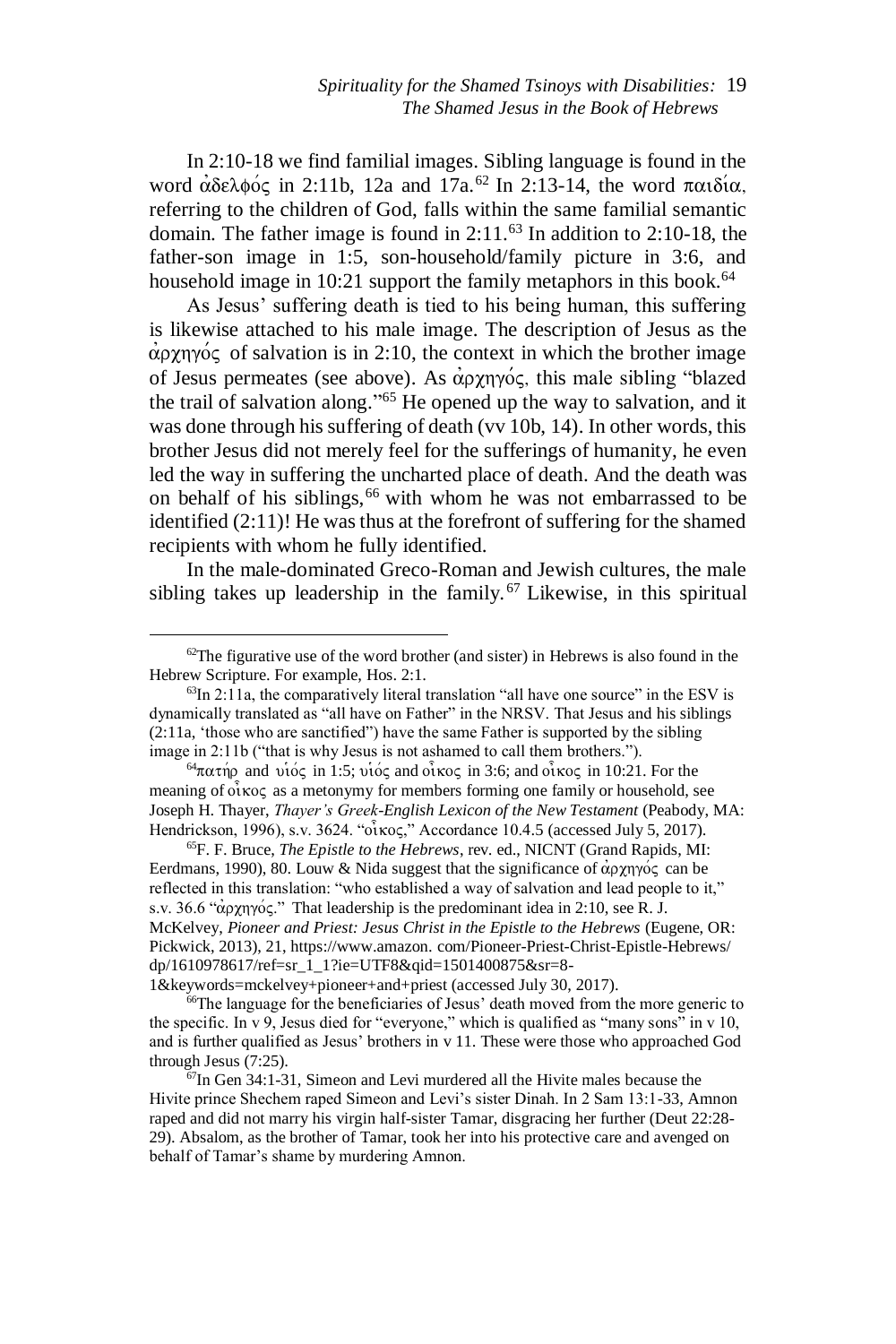community of the recipients, Jesus is indirectly upheld as a male member who is in the lead, especially in suffering on behalf of his shamed brothers and sisters, with whom he is in solidarity. The significance of his being male, and his suffering death, will be played out further in the next section.

In summary, the recipients received the encouragement in 2:10-18 that this Jesus, whom they were following, can empathize with them in their suffering and shame because, as a human being and brother, he is able to fully identify with them in their suffering. As a human being and brother, he suffered death and shame, not only ahead of his clan, he also he suffered on their behalf!

#### *The Empowering Shamed Jesus*

#### Jesus our high priest

The Hebrews author discusses brother Jesus' substitutionary shameful suffering in 2:10-18. He expands the idea of substitutionary suffering in the subsequent parts of his letter (4:14-6:20; 7:1-28; and 8:1- 10:18) in order to further encourage the shamed recipients. In addition to the sibling metaphor in 2:10-18, the author juxtaposes the high priest metaphor in the same passage.<sup>68</sup> One focal feature of this human-brother Jesus' vicarious suffering is his appointment as eternal high priest for the reason that he met all the criteria for high priest.

A high priest acts for people before God. He has to first purify himself and sacrifice for his own sins, then he can offer sacrifices for sins on behalf of the people (5:1b, 3; 7:27). He can be sympathetic and understanding because he, being human, is weak (5:2; 7:28). He cannot assign himself this position, with its corresponding functions, but has to be appointed (5:1a, 4). Jesus fulfilled all these requirements.

Jesus is compassionate because he knew what it meant to be weak as a human being. Like any human being, he was tempted (4:15b; cf. 2:18). Yet he learned through his suffering what obedience means (5:8). In his weaknesses, he knew he needed God his Father. His authentic humanity found expression in the necessity of his dependence on God. In anguish, he trusted in God and prayed to him.<sup>69</sup> He understood the struggles that shamed people undergo in the midst of suffering. Hence

<sup>68</sup>Gray, 335-336.

<sup>69</sup>The petition of Jesus in 5:7 could either be to save him from death or to raise him up after his death. The latter must be Jesus' trusting prayer, for in 2:9-10, 14, the author talks about the necessity of Jesus' suffering and death (also see 9:15). Paul Ellingworth, *The Epistle to the Hebrews*, NIGTC (Grand Rapids, MI: Eerdmans, 1993), 288.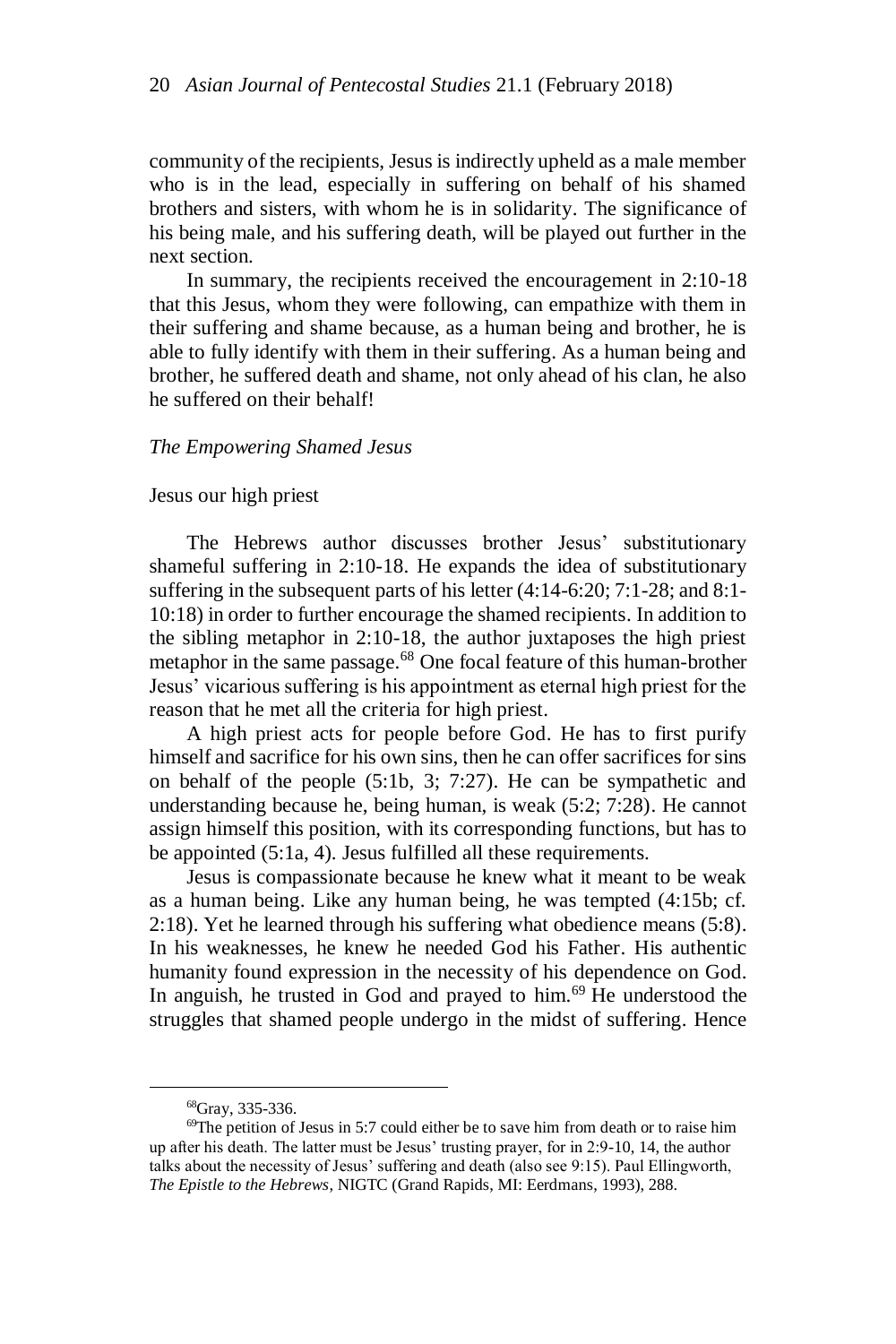4:15a says of Jesus, "we do not have a high priest who is unable to sympathize with our weaknesses."

Jesus also offered a sacrifice before God. It was not any animal but he, himself (9:11-14, 26b)! It was his own blood that he offered before God (9:12, 14). This was a one-time, unrepeatable, (7:27; 9:12, 26, 28; 10:10, 12, 14) mediating death which cleanses an individual's conscience (9:14; 10:22), purges  $sin(9:26)$ , <sup>70</sup> appeases God's wrath, and thus reconciles people to God  $(2:17^{71})$ <sup>72</sup>

The sacrifice needed to be unblemished (Leviticus, passim). Jesus, as the sacrificial offering, stayed sinless in spite of sufferings. Throughout his earthly life and sufferings, he obeyed God's will (10:9a, 10) and remained morally pure (4:15b; 7:26; 9:14). So, Jesus himself fulfilled the condition of an unblemished sacrifice.

In mediating between people and God by offering his unblemished self, and with his human experiences of weaknesses (which enabled him to understand people's plight), Jesus earned the credentials to be appointed as the high priest (5:5-10). As high priest, he represents his siblings to bring their concerns to God (9:24). Since he lives forever, and holds this position permanently  $(7:25)$ ,  $^{73}$  his intercession is effectual.

The shamed recipients had been feeling weary and exhausted in following the shamed Jesus (12:5,  $12^{74}$ ). Their endurance was faltering. There was a sense of weakness and powerlessness. Now in their spiritually immature and weakened state, they were tempted to reject Jesus. The ever-present high priest, Jesus, is always available through his intercessions, to empower them<sup>75</sup> so that they would not disgrace Jesus. They only needed to confidently approach this enabling, and empowering, Jesus (4:16; also see 10:19, 22).

 $70$ See Lev 16 on the annual Day of Atonement when the high priest offers sacrifices for himself and for Israel to purify the sins of Israel.

<sup>71</sup>For the meaning of propitiation in 2:17, see *Dictionary of the Later New Testament & Its Development*, eds. Ralph P. Martin and Peter H. Davids (Downers Grove, IL: InterVarsity Press, 1997), s.v. "Death of Jesus," 276. For a thorough study of this word, see Leon Morris, *The Apostolic Preaching of the Cross*, 3<sup>rd</sup> rev. ed. (Grand Rapids, MI: Eerdmans, 1965), 144-213.

 $72$ In the author's mind, the background for the self-sacrifice of Jesus is the annual Day of Atonement (Lev 16). The author selects elements of this annual ritual to argue that Jesus is the efficacious atoning sacrifice. Lindars, 91-94.

 $73$ For the appointment of Jesus in the order of Melchizedek and is thus a permanent high priesthood (5:6, 10; 6:20; 7:1-28), see Lindars, 72-79.

<sup>&</sup>lt;sup>74</sup>Παρειμένας χειρας ["drooping hand"] and παραλελυμένα γόνατα ["weak knees"] (v 12) are images of exhaustion and discouragement. Lane, vol. 47B, 427.

 $75$ I surmise that Jesus would empower them to endure the shame (see 12:1-3 below), which, based on 13:20-21, is part of fulfilling God's will.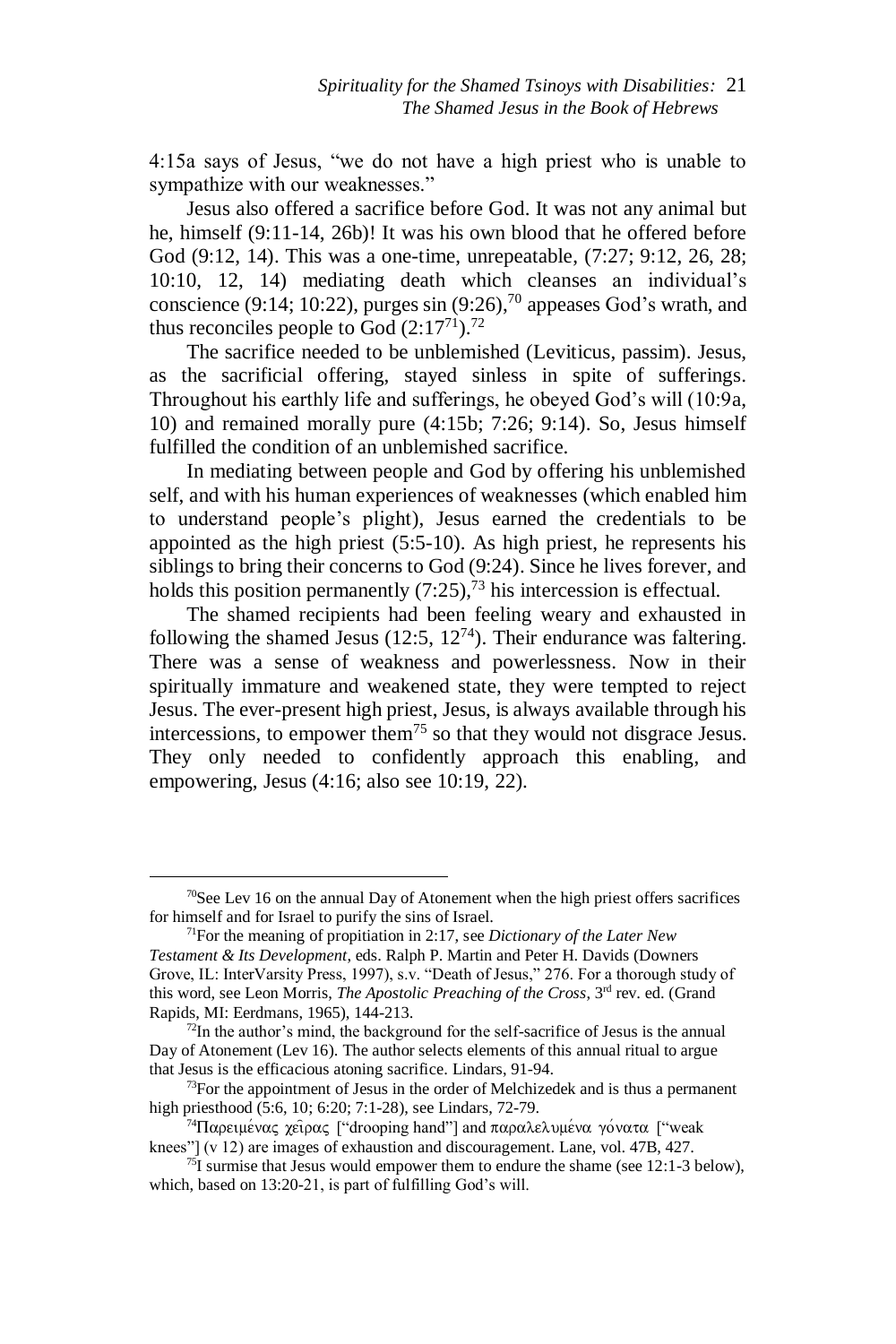#### *Emulating the Shamed Jesus*

To summarize, the author of Hebrews presents an empathetic, empowering, and shamed Jesus to spur on the discouraged recipients, so that they may avoid further shaming Jesus. But the author does not stop here. In 12:1-3, the author shows the three-pronged response of Jesus to the disgrace of crucifixion, and explicitly urges the shamed recipients to imitate Jesus. The three-pronged response—acknowledging the shame of the crucifixion, yet devaluing its shame, and enduring it by acting on the basis of faith—is expounded below.

#### Jesus acknowledged that crucifixion itself is shameful

Hebrews 12:2 says that Jesus despised the shame of the cross. It is essential to note that Jesus did not deny that the cross is shameful. According to Hebrews' author, Jesus called the cross a shame ( $\alpha$ iσχύνης<sup>76</sup>). Jesus acknowledged, and accepted, what the people of his time considered shameful. He was sensitive to the fact that the cross reserved for wrongdoers—was shameful, and he felt it keenly. There was no stoic repression of shame.<sup>77</sup>

Jesus devalued his society's significance of crucifixion shame but upheld God's values

While accepting the shame connected to crucifixion, Jesus took on another attitude regarding the disgraceful cross. The author emphasized the attitude of disdain or scorn,  $\frac{78}{8}$  a feeling born out of the view that something is valueless.<sup>79</sup> Jesus was able to reject society's view of dying on the cross as shameful because he reinterpreted the disgrace of the cross as honorable.<sup>80</sup> For a Jew, God's evaluation at the last judgment is

 $^{76}$ Literally "the shame of it," "it" referring to the cross.

<sup>77</sup>deSilva, 1994, 445-446.

<sup>&</sup>lt;sup>78</sup>καταφρονήσας means "to feel contempt for someone or something because it is thought to be bad or without value." Louw & Nida, s.v. 88.192 "καταφρονέω." NET translates καταφρονήσας as "disregarding," while NIV translates it as "scorning," a stronger word which fits more what the author puts forth.

 $79$ Using first-century Stoic/Cynic views and Jewish martyrdom literature on shame and opinion of those people that count, deSilva (1994, 446) argues that this means that Christ "considered valueless" the disgraceful reputation that dying on the cross would bring him before the Greco-Roman society.

<sup>80</sup>See deSilva, 1994, 456-457.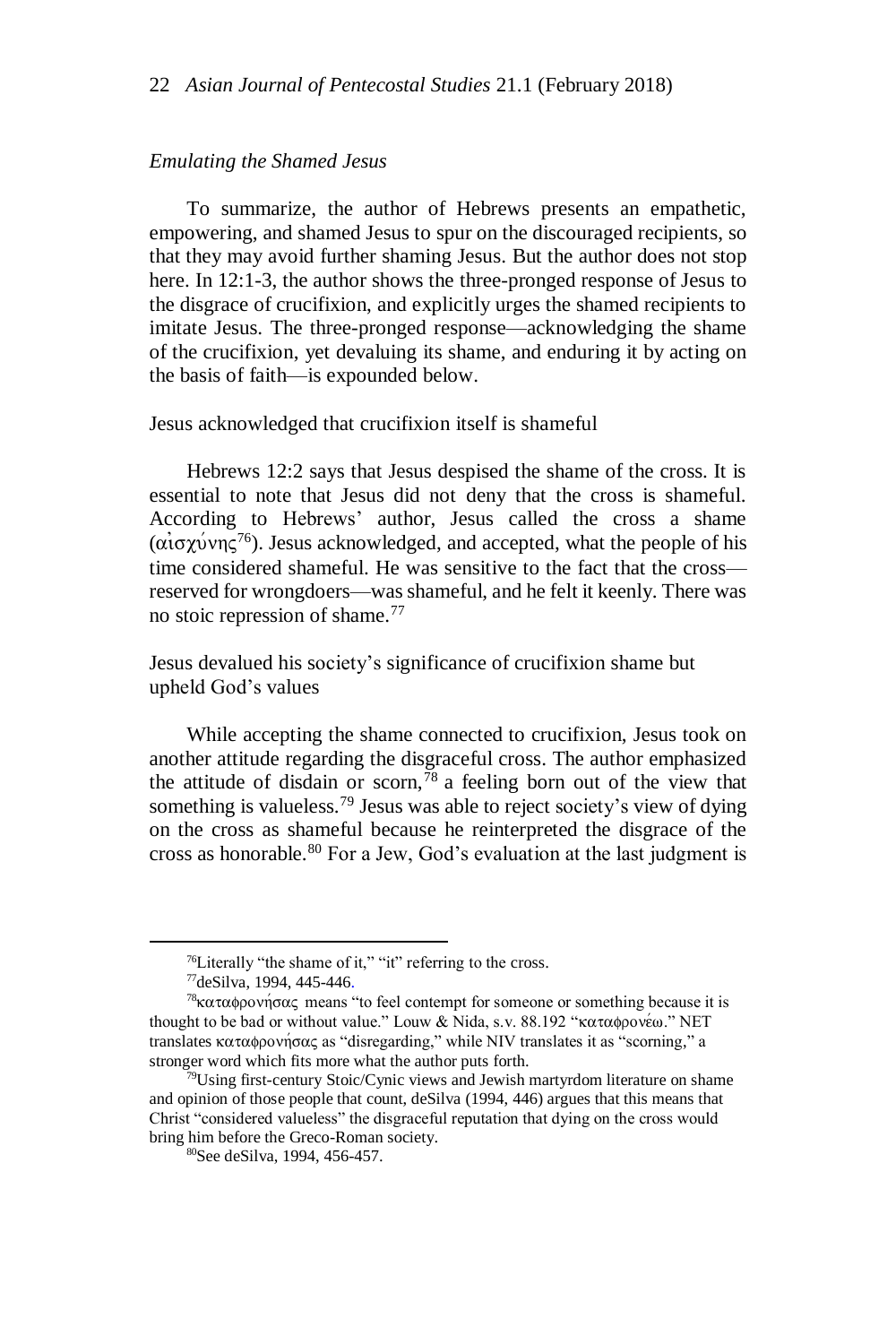the basis for evaluation of what is honorable or disgraceful.<sup>81</sup> Based on what the Hebrews' author writes, we see that Jesus, like the other minority Jews, valued what God values.<sup>82</sup>

God values purity.<sup>83</sup> Jesus lived a sinless life as a human being, even though he was tempted; he did not do anything wrong that warranted the penalty of crucifixion (4:15; 7:26-27). He did not do anything wrong to shame God.

God values obedience. It was God's will that Jesus become a human being and die on behalf of those whom he would save (2:10, 17). We have already noted that Jesus became a human being and offered his body in one unrepeatable, vicarious, sacrificial death. This showed that Jesus valued what God wanted; he wanted, and yielded to, God's will and purpose (10:5-10, esp. vv 7 and 9). In his obedience to God, in which he suffered death  $(5.8^{84})$ , God honored him with the high priestly status  $(5:9-10, \text{ see above}; 2:7, 9)$ .<sup>85</sup> So, although Jesus had endured a shameful punishment, he did not need to be ashamed, for even in the disgraceful death, it was an honorable act of purity and obedience to God.

### Jesus endured suffering and shame by acting on the basis of faith

Jesus trail blazed the way to salvation (2:10). He also led the way in terms of managing shameful suffering. How? He acted on the basis of faith  $(12:2^{86})$ . Faith refers essentially to "a moral quality of firmness, fidelity, and reliability."<sup>87</sup> It is the foundation of confidence in what is

<sup>&</sup>lt;sup>81</sup>Citing Jewish intertestamental literature (Wis 2:19-20; 5:4-6; 2 Macc 6:19, 26, 31; 4 Macc 6:9-10; 11:2-6; 17:4-5), de Silva (1994, 443-445) shows that for the Jews, God is the standard "court of reputation" at the last judgment.

 $82$ In cultural anthropology terms, minority members must be moved to disregard "the opinion of the disapproving majority" and must uphold the values and opinion of one with higher reputation within their own group. "Both Greco-Roman philosophers and Jewish authors routinely point to the opinion of God as a support for a minority culture's values. Both admonish group members to remain committed to the group's values, for that is what God looks for and honors in a person." *Dictionary of New Testament Background*, eds. Craig A. Evans and Stanley E. Porter (Downers Grove, IL: InterVarsity Press, 2000), 521, s.v. "Honor and Shame," by David A. deSilva.

<sup>83</sup>In 10:22 believers are to draw near to God with hearts cleansed.

<sup>&</sup>lt;sup>84</sup>έμαθεν and έπαθεν are play of words in 5:8. The word έπαθεν, from πάσχω, is always connected to the death of Christ in this book (2:9-10; 9:26; 13:12). Lane, vol. 47A, 122.

<sup>85</sup>More of God honoring Jesus below in "Reaping Honor for Doing the Honorable." <sup>86</sup>Lindars (111) interprets faith as a dative of manner, meaning one acts on the basis of faith. This is contrary to the understanding of faith as instrumental, meaning one acts by means of faith.

<sup>87</sup>Lindars, 109.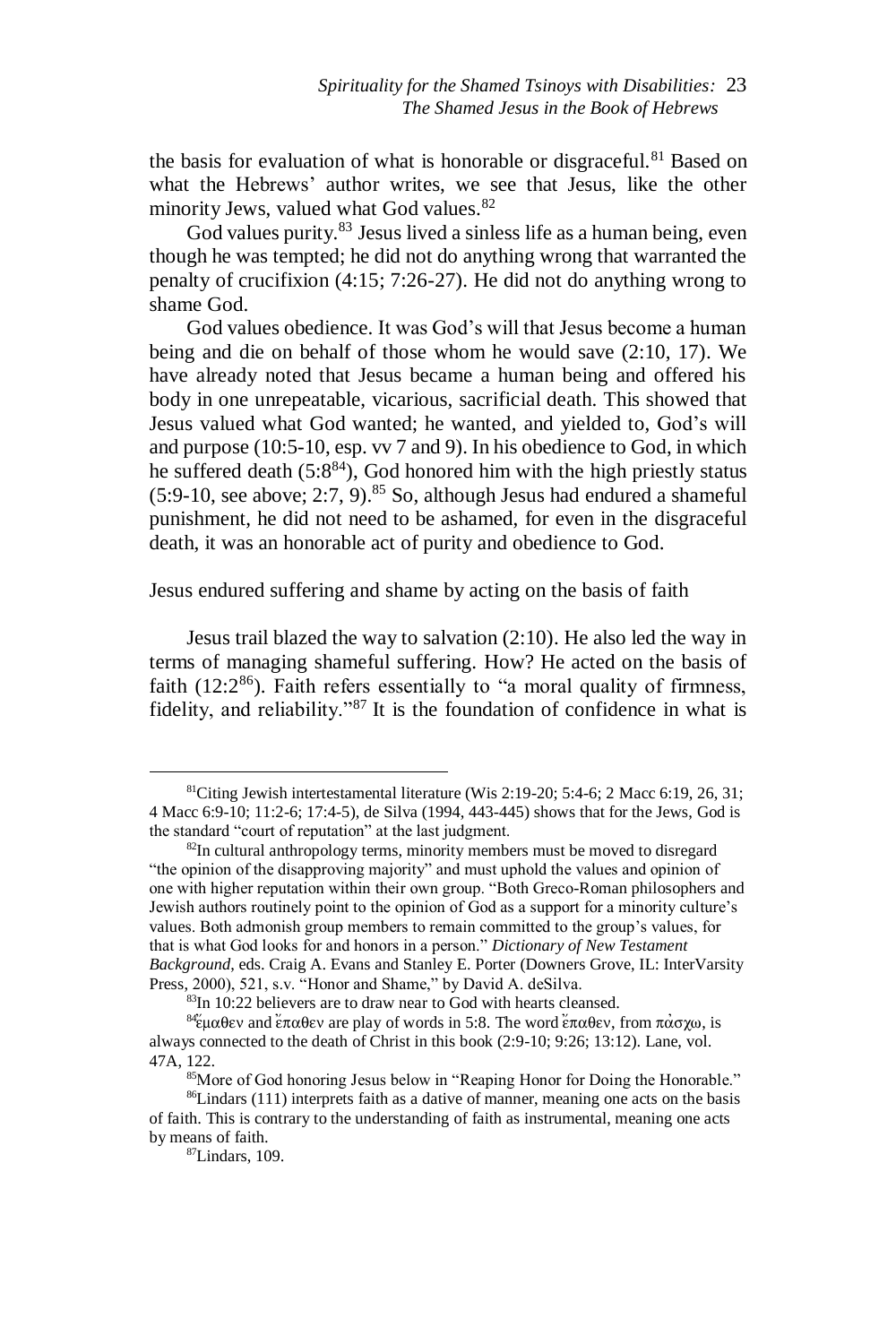hoped for, in the unseen.<sup>88</sup> It acts "as though they [the unseen] were present and visible."<sup>89</sup> Faith thus acts confidently and enables one to grasp, and see, in the present what is unapparent yet real.<sup>90</sup> The faith that Jesus had enabled him to obey God to take up the cross, to bear  $91$  its shameful suffering. Faith gave him the confidence that the unseen and future joy was his as though it were present. The future joy refers to the joy of eschatological celebration  $(2.12)^{92}$  that is appropriate for one's vindication and exaltation  $93$ 

#### Shamed Recipients were to Emulate Jesus

Hebrews exhorts the recipients to "ponder" ( $\alpha \alpha \lambda$ ovi $\sigma \alpha \sigma \theta \epsilon^{94}$ ) (12:3) on this shamed Jesus. They were "to keep thinking about"  $(\alpha\phi o \rho\hat{\omega} \nu \tau \epsilon \zeta^{95})$  (12:2) Jesus and they were not to allow anything to distract their attention from him. In their shame-tainted struggles, they were to center their thoughts on him who endured, not just the dying on the cross and the enmity that went with it, but also the accompanying shame.

This focused attention on Jesus was so that they might in their struggles emulate Jesus—their empathetic human brother/leader, their empowering high priest—attitudinally and behaviorally. They were to acknowledge that they felt shamed because their neighbors and society shamed them. They were to "despise" this shame by not attributing significance to their society's view of what consisted of shame. Furthermore, they were to proactively react to shame by embracing what is honorable in God's sight, and to act on that with faith. What is

<sup>88</sup>Lindars, 111.

<sup>89</sup>Lindars, 111.

 $90$ In Heb 11, the author holds up OT saints and alludes to the Intertestamental Maccabeans and prophets in the apocryphal *The Lives of the Prophets* (Lindars, 110 and 110 fn 111). These ancients of the Jews were society's rejects. Yet acting on faith, they were able to "see" the "yet to be seen," the heavenly city which was promised, which is to come and is to be rewarded in the future (v 16). This list led up to the leading model, Jesus.

 $91$ In v. 2, to endure means to "bear . . . a degrading experience." Lane, WBC 47B, 415.

<sup>92</sup>Ben Witherington III, *Letters and Homilies for Jewish Christians: A Socio-Rhetorical Commentary on Hebrews, James and Jude* (Downers Grove, IL: InterVarsity Press, 2007), 154-155.

<sup>93</sup>Lane, WBC 47A, 60.

<sup>&</sup>lt;sup>94</sup>Thayer, s.v. 357 "αναλογίζομαι," Accordance 10.4.5 (accessed July 13, 2017).  $95$ Louw & Nida, s.v. 30.31 "αποβλέπω, αφοράω."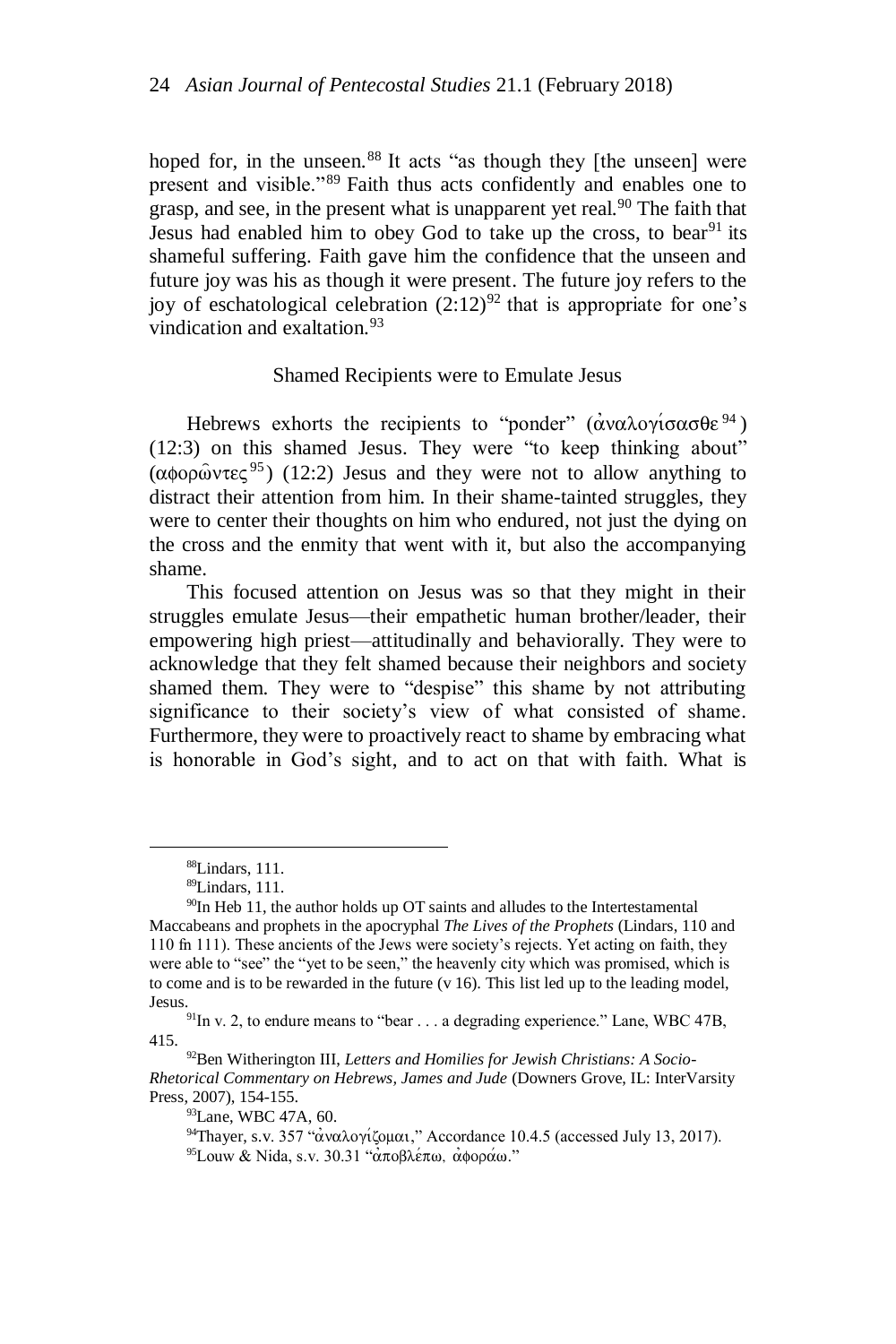honorable is striving after virtues as suggested in vv  $12-17$ . <sup>96</sup> Bv implication, if they did not act in faith, they were in danger of rejecting Jesus, and that would be shaming Jesus again  $(12:18-29)$ <sup>97</sup> Thus, the remedy to shame is to uphold honorable attitudes and behavior.

## Solidarity with the Shamed

Familial, fraternal, and household metaphors abound in the letter to the Hebrews. Both Jesus and the recipients belonged to the household of God (3:6; 10:21). They were all brothers and sisters. To be siblings "means that they participate in the true family of God and so must act accordingly."<sup>98</sup> To be siblings is to be part of one another (see 3:14). This includes embracing each other's disgrace. Brother-high priest Jesus unashamedly identified himself with the shamed sibling-recipients. They, too, were to unashamedly bear his disgrace (3:14; 13:13).

Jesus did not abandon his siblings, but instead, lived and died for them, thereby incurring shame. In the same way, the recipients were not to disown their Christian siblings, including Jesus. Rather, they were to continue fellowshipping with fellow believers (10:25). Even under pressure, they were to continue to be present for their abused, and shamed, brothers and sisters as they had done so before (10:33b-34a), and were still doing (6:10).

Thus, the author's empowering strategy in handling shame was to push the recipients to do the honorable thing. They were not to abandon the shamed Jesus, and to be in solidarity with both him and their shamed siblings.

## Reaping Honor for Doing the Honorable

To reiterate, in Jesus' life on earth, he accepted that dying on the cross in itself is shameful, from the point of view of the Romans, Greeks and Jews. But Jesus also knew that his dying on the cross, which was willed by God, and made him a victim of injustice, was not shameful. In fact, from God's point of view, he knew he honored God in sacrificing

<sup>96</sup>Lindars (113-114) points out additionally that faith "consists in the will to 'run with perseverance the race that is set before us' (verse 1). This suggests a positive striving after virtue" which are suggested in vv 12-17.

 $97$ See fn 53. Scattered throughout the book, the author calls to the recipients' mind their ancestors' negative role models of disobedience as warnings (2:2 in 2:1-4; 3:7-11, 16-19 & 4:2-5 in 3:7-4:13; 10:28-29 in 10:26-31; 12:25 in 12:18-29). 4:2 and 6:12, which are in the warning passages, and 10:38-39 imply the significant role of faith in following Jesus.

<sup>98</sup>*Dictionary of Biblical Imagery*, s.v. "Family," 268.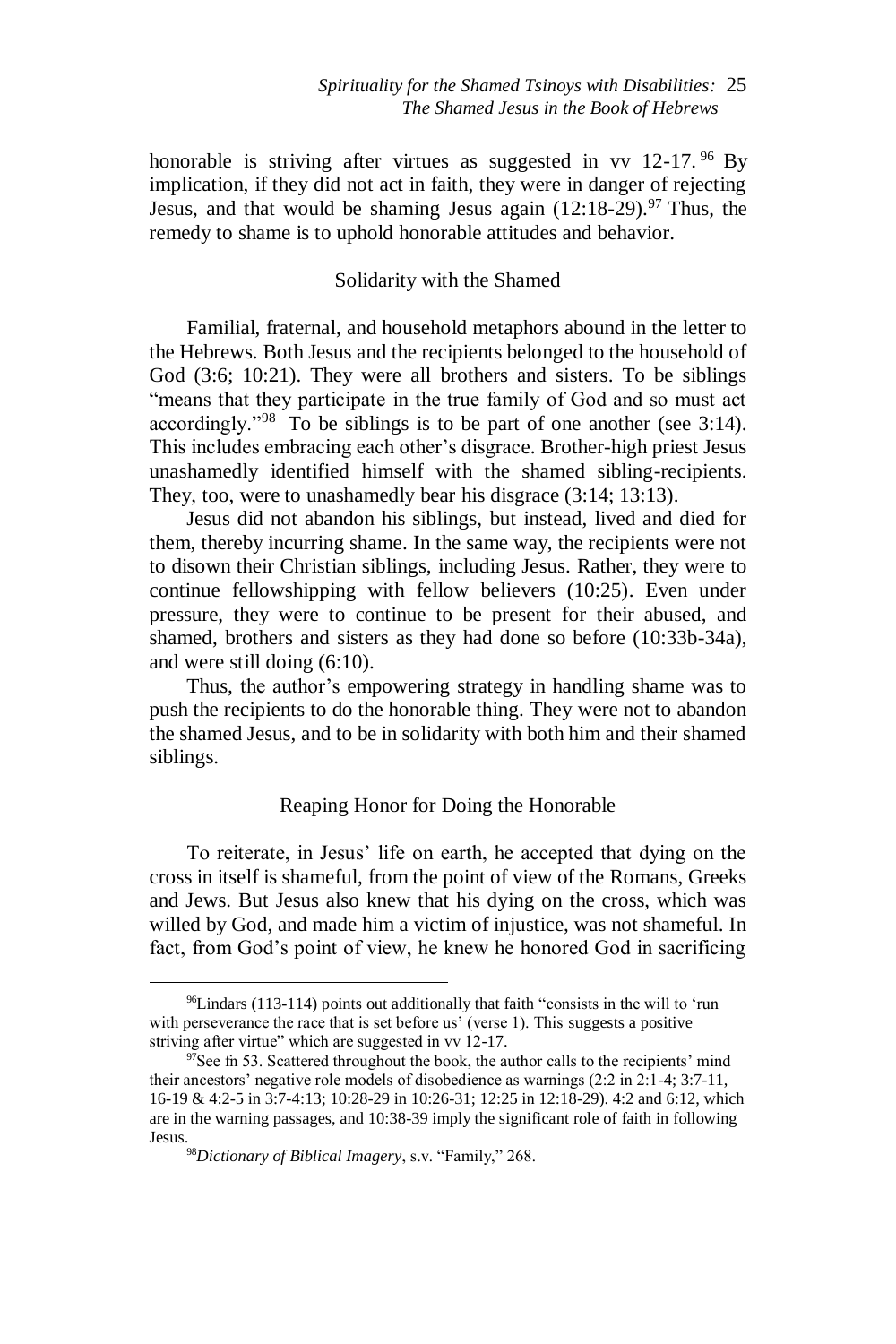his life on behalf of his siblings! Jesus knew who had the definitive say as to what is honorable and what is shameful.

As a result of choosing the honorable path designated by God, Jesus eventually reaped honor. Interspersed throughout Hebrews, we read about God exalting Jesus. His status is above the angels  $(1:9^{99}; 2:5-9)$ and above Moses (3:3). He was assigned the prestigious position, and function, of high priesthood, above that of the Levitical priesthood. His esteemed high priesthood was considered "great" (4:14). Forever he is ministering at God's right hand, a supreme, honorable, and powerful position (1:13; 8:1-2; 10:12-13; 12:2). The temporal earthly shame paled in comparison with all these honors.

The implied message was that doing the honorable, results in honor. This was an indirect encouragement for the recipients to choose the honorable, which is to persist in following Jesus. In the end, this determination would be repaid with honor (2:10).

## **The Shamed Jesus for the Spirituality of the Shamed Tsinoys with Disabilities**

How can TWDs, with their disability shame, use the lessons learned from Hebrews to shape their spirituality, that is, their relationship with their inner self, God and others? Before we delve into the matter of fostering spirituality through disability shame, we should look into how being disabled can draw one closer to the shamed Jesus, both for PWDs in general, and for TWDs in particular.

> The Advantages of Shamed Tsinoys with Disability in Relation to the Shamed Jesus

Sufferings push us to reframe life's perspectives. It reminds us of our frailties. It sharpens the way we see things. It clarifies the essentials from the non-essentials. Disability experiences, a kind of suffering, impel us to reflect on, and rethink about life, relationships, and priorities. Disability shame, which is a disability experience, provides an opening to think through values, attitudes and behavior.

Disability shame creates opportunities to relate to the shamed Jesus bidirectionally. Jesus experienced authentic human shame.<sup>100</sup> Because

 $99$ For the differing views regarding whether v 9 refers to Jesus' pre-existence with God or exaltation, see fn 56.

<sup>&</sup>lt;sup>100</sup>The cause of the shame of Jesus is different from those of PWDs though. Jesus experienced shame because he chose to follow God's will. PWDs suffer shame due to circumstances they would never have chosen for themselves. Nevertheless, shame is shame. Jesus would have the same negative "I-am-no-good" and painful feelings as those of PWDs.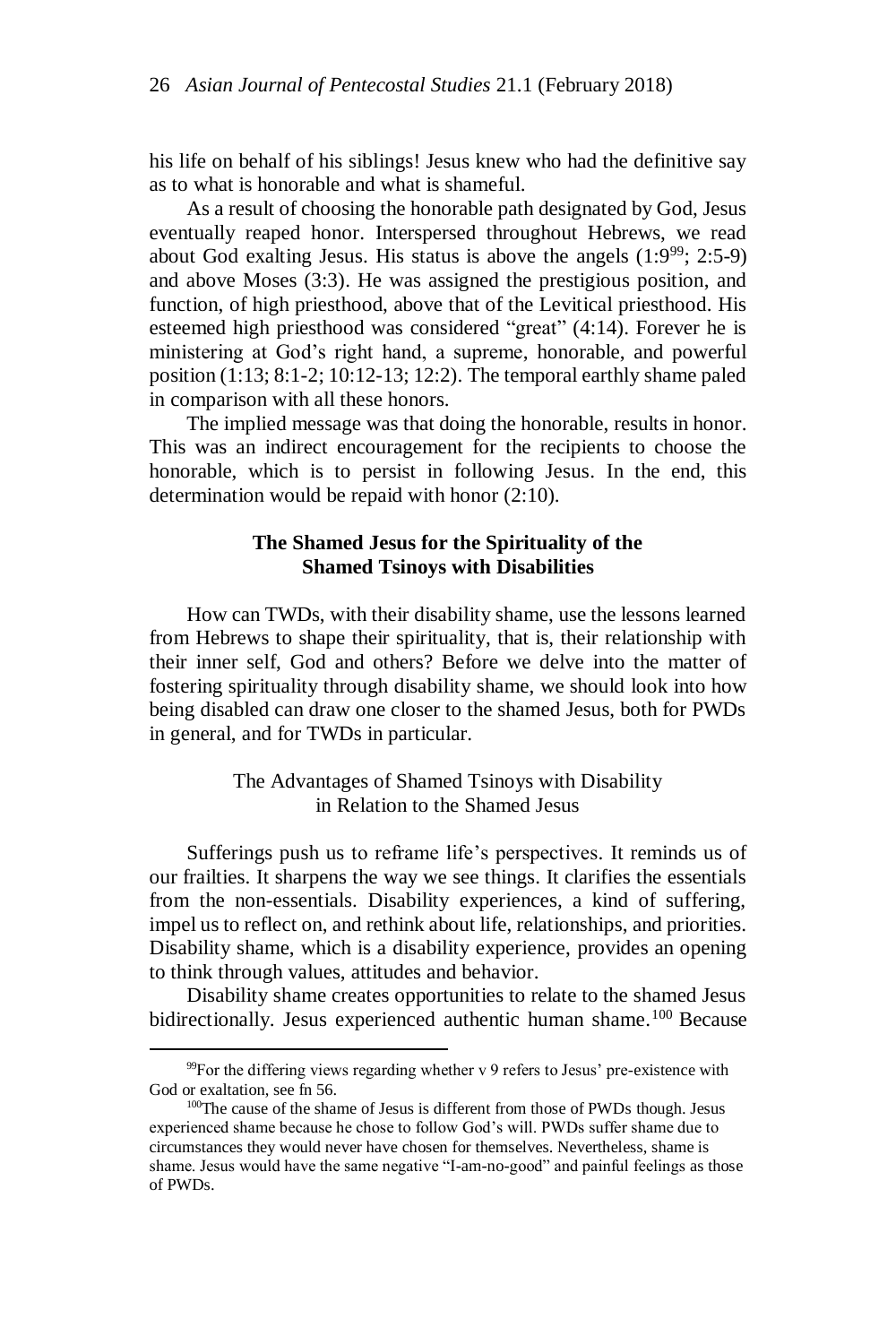Jesus fully felt what shame was like, he understood what it meant to be humiliated and rejected, so he can empathize with those experiencing shame. PWDs can draw deep comfort from knowing that Jesus' empathy for them, and their disability shame, is real, coming from his own personal experience of shame. At the same time, PWDs, more than those who do not suffer from disability shame, are able to empathize with Jesus' shame affliction. Being touched by the empathy of Jesus and touching Jesus' pain, draws PWDs closer to Jesus' heart. Increasing intimacy with Jesus means deepening spirituality.

TWDs have two religious and cultural experiences that are advantageous in developing an affinity with the ostracized Jesus. Most Tsinoy families still practice patriarchy set up like their ancestors from China. In this male-centered structure, the son plays a central leadership role in the family. He is responsible for the family's concerns and needs. When the father becomes incapacitated or passes away, the son who is of age (usually the eldest) takes over family decisions. Jesus is male in the family of God. That he took the lead and suffered ahead of his siblings speak much about his care for this household of God. TWDs, and their family members, through their patriarchal experiences, find it easier to relate to the protective and loving leadership of Jesus, and hence foster trust in him. They can develop confidence in the effective way Jesus handled shame, learn from him, depend on him, and hence grow spiritually.

Tsinoys live in the only Christian nation in Asia. They are among Christians who consist of at least  $90\%$ <sup>101</sup> of the 100.57 million people in the Philippines.<sup>102</sup> Also, 90% of the Tsinoys claim to be Christians.<sup>103</sup>

 $101$ In 2010, when the population of the Philippines was 93.3M, Christianity consists of 93%. These numbers are based on the study made by the US-based Pew Research Center. "Philippines Still Top Christian Country in Asia, 5th in the World," *Philippine Daily Inquirer*, Dec. 21, 2011, http://globalnation.inquirer.net/21233/philippines-still-topchristian-country-in-asia-5th-in-world (accessed July 18, 2017).

<sup>&</sup>lt;sup>102</sup>This 2015 census of population is the most updated. "Population and Housing," Philippine Statistics Authority, https://psa.gov.ph/statistics/census/population-andhousing (accessed July 4, 2017). Based on the UN estimate, the population of the Philippines as of July 11, 2017 is 103,827,341, Worldometers, Philippine Population (Live), http://www.worldometers.info/world-population/philippines-population/ (accessed July 11, 2017).

<sup>103</sup>See footnote 33. The 2010 Christian affiliation by number can be found in Table 5.11 "Household Population by Religious Affiliation and by Sex: 2010," in *Demography: Philippine Yearbook 2013*, https://psa.gov.ph/sites/default/files/2013%20PY\_ Demography.pdf (accessed July 11, 2017). Some of the Christian affiliation & their population are as follow: Roman Catholics, 74,211,896M; Evangelicals (under the Philippine Council of Evangelical Church) 2,469,957M; Iglesia ni Cristo, 2,251,941M; National Council of Churches in the Philippines, 1,071,686M; Bible Baptist Church, 480,409; United Church of Christ in the Philippines, 449,028; Other Protestants, 287,734; Other Baptists, 154,686.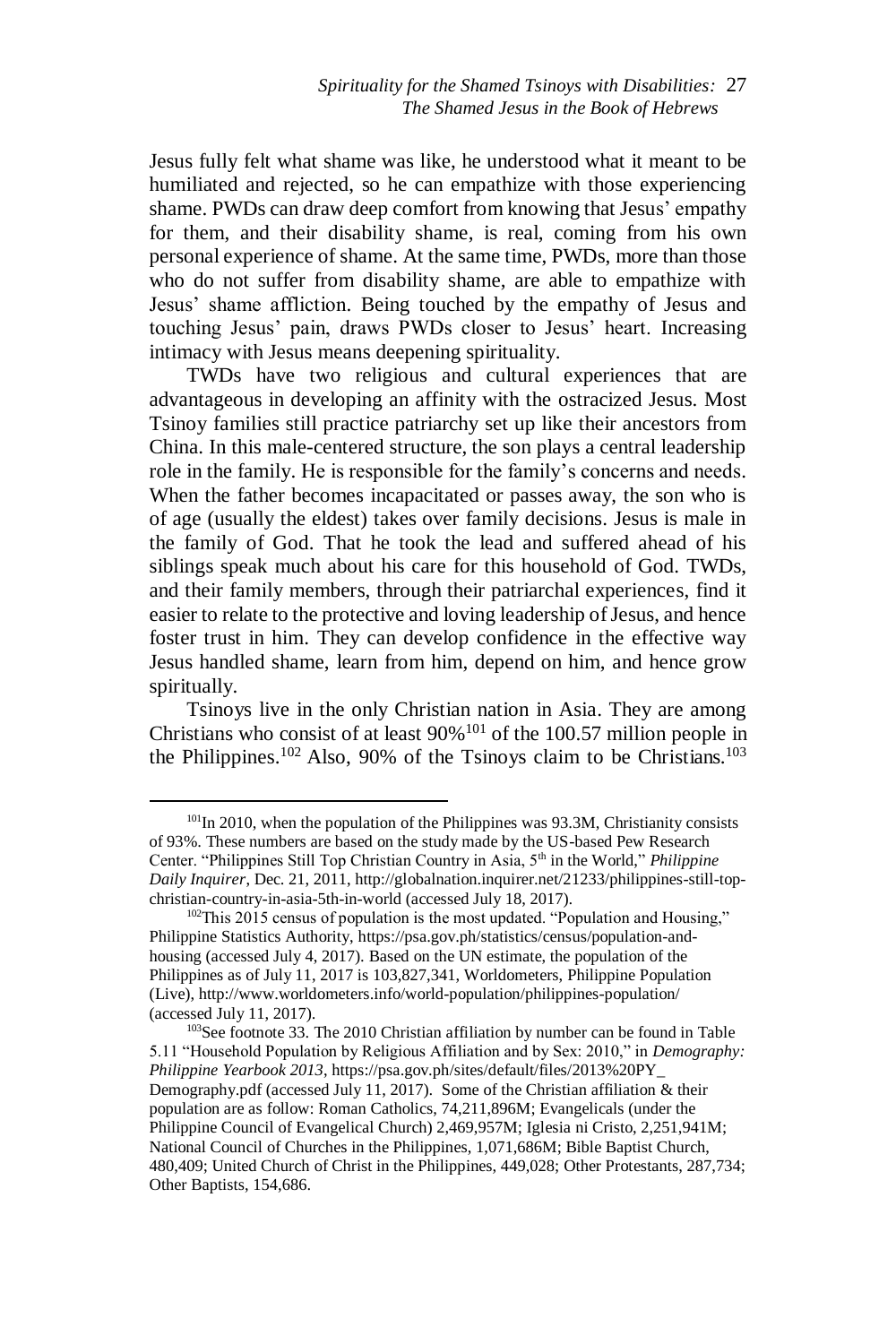Tsinoy evangelical Christians, a group among Tsinoy Christians, generally believe that the prayers of pastors are more powerful than their own. So, they have a penchant for requesting pastors to lead prayers, forgetting about the priesthood of believers. How does this lopsided erroneous thinking help develop an affinity for the ostracized Jesus? TWD believers, with their trust in the effective prayers of pastors, can approach the Ultimate Pastor, the high priest Jesus. This high priest/pastor, who has passed through shame experiences, can conjure a comforting picture of an effectual mediator. Jesus, the understanding mediator, intercedes on behalf of TWDs, and brings their pain and shame to the Father, hence empowering TWDs in their spiritual walk.

So, found in one person is this Jesus who is not only for the TWDs and their families, the trustworthy male sibling who protectively leads, but he is also the greatest mediator who strengthens them. What a combination of positions and roles. As our role model and Jesus empowers TWDs to resolve disability shame!

### Resolving Disability Shame: Learn from, and Lean on, Jesus

One prevailing measure of success in society is overcoming disabilities. <sup>104</sup> PWDs endeavor to fit into the nondisabled world, to measure up and even to fare better than the able bodied. Influenced by the Tsinoy's perfectionist tendency, TWDs may be even more pressured to excel. For example, a person who is blind may overcome his/her disadvantages by finishing a Master's Degree with honor. This triumphant manner of dealing with disability is praiseworthy. But the notion that achievement can erase one's disability is misleading. The "success" accorded by society for feats in the midst of disability challenges can help assuage, and even erase, the sense of shame. But the "achievement approach" to help ease disability shame is not viable for every TWD, since disability experiences vary extensively. So, it is not possible for all TWDs to overcome their disabilities, and correspondingly, their disability shame.

I propose a way of facing shame that is doable for most TWDs: Learn from, and lean on, Jesus. All of life should be one of following Jesus and depending on him. If we TWDs are able to healthily exert effort to overcome our disability, we are to do so, not with our limited wisdom nor with our insufficient strength, but with all energy and focus

<sup>104</sup>Steven E. Brown, *Movie Stars and Sensuous Scars: Essays on the Journey from Disability Shame to Disability Pride*, People with Disabilities Press Series, ed. Stanley D. Klein (Lincoln, NE: iUniverse, Inc, 2003), 71, http://www/google.com/books?hl=en&lr= &id=7DL9mfh8ygQC&01=fnd&pg=PR13&dq=shame (accessed April 9, 2011).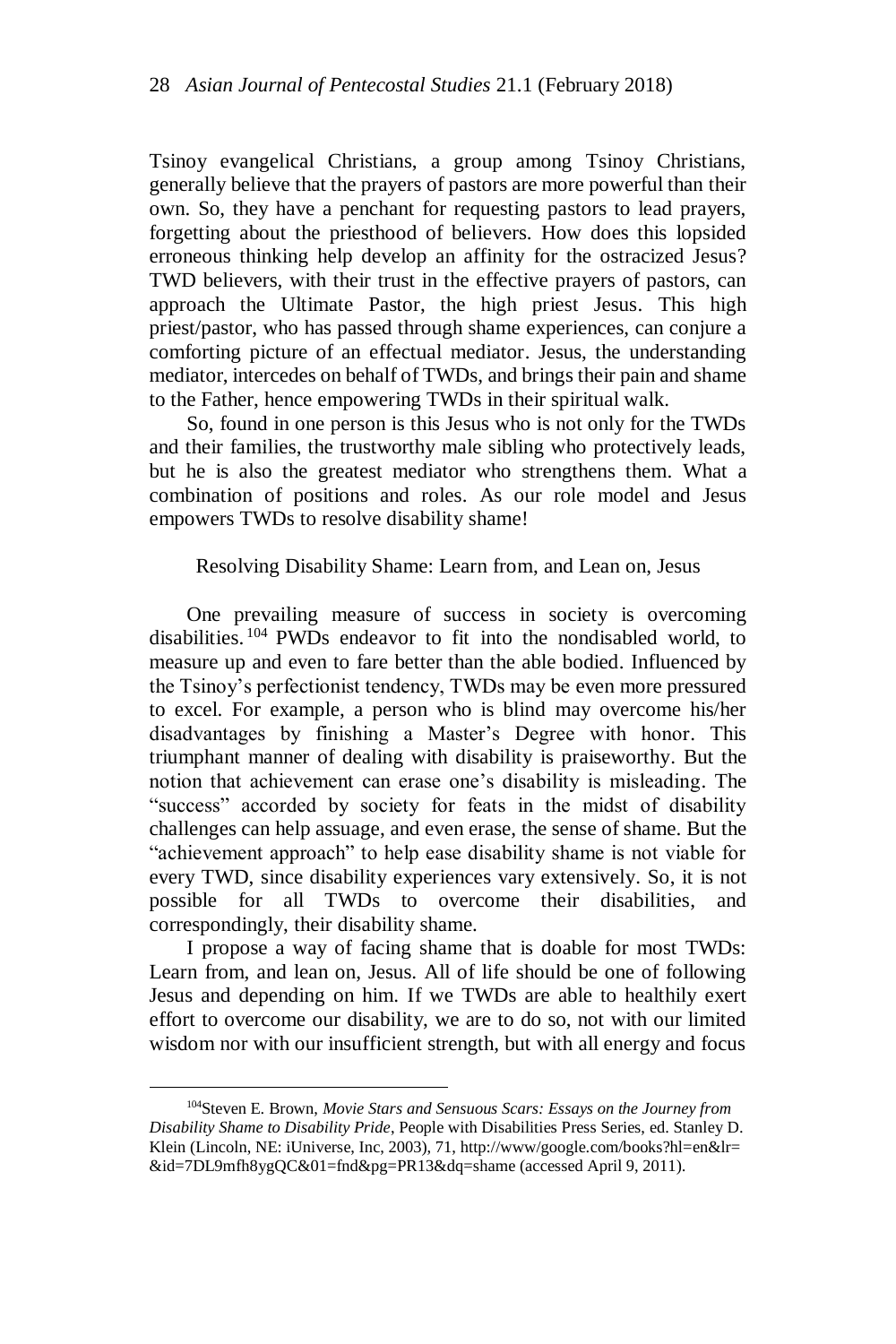on Jesus, our brother-priest/pastor. Jesus has already extended compassionate mercy towards our pain of shame. We take a further step to emulate how he faced shame and to garner strength from him.

### *Disability is Shameful. Let Us Face It!*

Jesus acknowledged that his punishment, and the accompanying hostilities, was shameful in themselves. We too, are to recognize that the Tsinoy society considers disabilities as not normal, and therefore, are shameful. Both the socially imposed shame, and the internally developed shame, of TWDs have to be acknowledged and embraced before shame can be dealt with. We have to face the truth that disabilities can make us feel ashamed.

#### *Discern between Real and False Shame*

Shame—a means for harmony and a deterrent against disorder—can be beneficial in any group. How can TWDs respond to disability shame without undermining the reality and healthy aspects of shame?

Jesus knew that his Greco-Roman and Jewish world attributed shame to the cross. Yet, he saw the difference between this socially imposed shame and the shame that resulted from his choice to obey God. So, we, the TWDs are likewise to distinguish between real shame and false shame.

Real shame is God-sanctioned. Real shame comes from committing immorality. It is what is shameful in God's eyes. False shame stems from cultural values, attitudes and behavior that are not the same as Godsanctioned causes of disgrace. It stems from not living up to the cultural standard of success, status, and beauty. This false shame imposed on TWDs is unnecessary shame. And TWDs do not have to adhere to expectations that lead to unhealthy shame.

Real shame, according to Hebrews, occurs when one is not attentive to God's Word. It is not listening to Jesus, the Ultimate Message. It is not clinging hard to him, especially when it is most difficult to do so. It is abandoning him. These are real shame, which dishonors God. We TWDs are not to commit such dishonoring shame, but are to live according to God's Word. We must appreciate his grace, look up to Jesus, listen to him intently, and follow him devotedly and wholeheartedly, especially when the going gets hard.

Disability shame is not moral shame. How we react to our disability shame may spell moral shame. For example, if we, because of shame, lash out in bitter anger against people around us, then this detrimental anger distances us from people and displeases God. So, instead of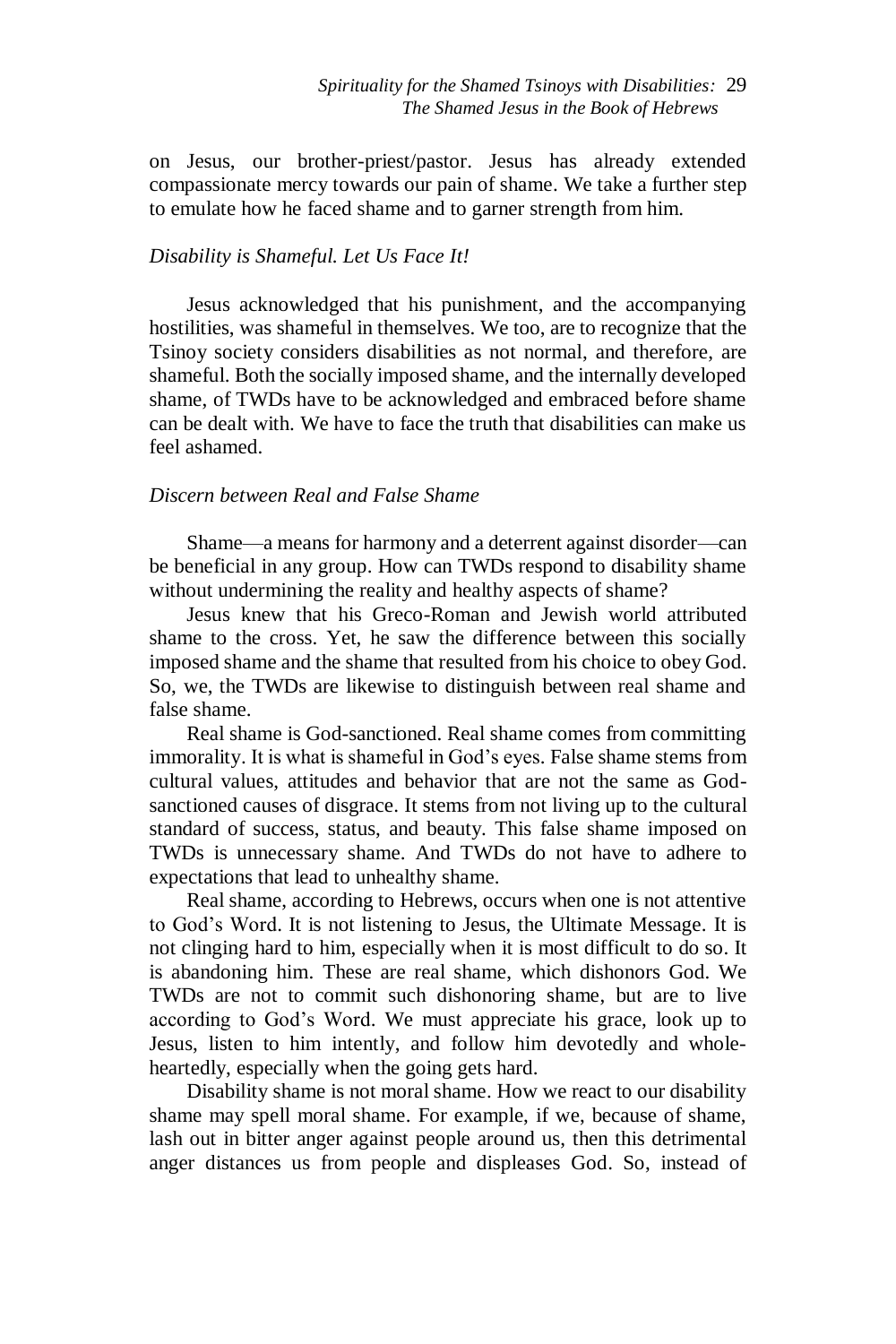reacting sinfully because of disability shame, we can redirect our focus to learning the difference between real and false shame. By choosing Jesus, TWDs honor God and find healing from false and needless shame. When our baffled mind cannot think through what is honoring and dishonoring to God, when our fragile soul is unable to choose what honors God, the empowering priest-pastor steps in as our ever-present help.

#### *Act with Jesus' Faith to Persevere through Disability and Its Shame*

Acting on faith, Jesus was able to obey God and persevere through his crucifixion pain and shame. He trusted that the joy of vindication and exaltation would be his eventually. And his trust was rewarded.

Living with a disability—whether temporarily or for a lifetime entails many challenges. It is no fun at all. We TWDs are to remember how Jesus acted with faith in order endure shame experiences, insults, put downs, and rejection. On the basis of this same faith, we TWDs bear disability and disability shame. On this same faith, we look forward to the future life of glory and honor  $(2:10)$ . If we struggle with faith, there is the empowering Jesus to run to.

#### *Be Empowered by the Priest/Pastor Jesus*

Having disabilities help us recognize our inabilities and limitations. In our weakness, we are often forced to seek help. Sometimes TWDs seek help from the wrong people. When the going gets too difficult, then it is the best time to hang on tight to Jesus, our priest/pastor. By ourselves, we are unable to differentiate real from false shame. By ourselves, we would not be able to live with faith, believing that if we honor God, he will honor us. We TWDs can confidently seek the intercession of Jesus, our ever-living mediator before our Father. We trust that Jesus will grant us fortitude and tenacity in dealing with disability and disability shame.

Move from Disability Shame to Solidarity with the Shamed

TWDs who are managing their challenges and disability shame, because of their own spiritual walk with Christ through their shame, can come alongside those experiencing shame.

Some TWDs are ashamed to associate with other PWDs. Being with other PWDs somehow heightens one's disability identity and brings to the fore one's own shame feelings. Jesus is different. He fully identified with his shamed siblings. The shamed believers in Hebrews are exhorted